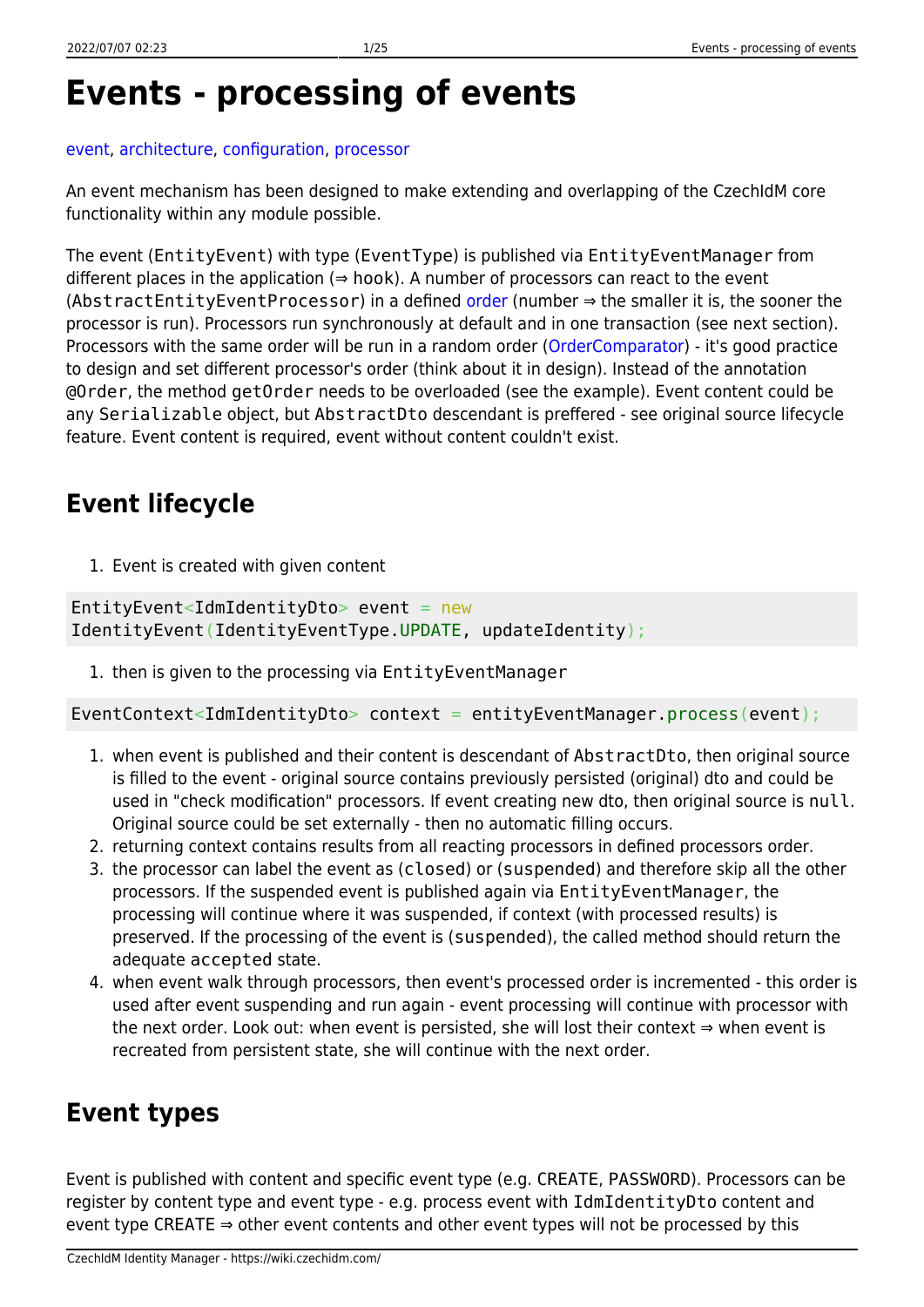#### processor.

**Event types has to be compared by their string representation, NOT by instance**. Concrete event types e.q. IdentityEventType are used for documentation reason only - which domain type supports which event. Event types can be added in different modules with different type, but processor can react across all module  $(\Rightarrow)$  is registered to string event type representation eventType.name()).

```
...
EntityEvent=IdmIdentityDto > event = newCoreEvent<IdmIdentityDto>(CoreEventType.CREATE, identity);
if (event.hasType(IdentityEventType.CREATE)) {
// do something
}
...
```
Module can publish their own event types. Basic (core) event types

- CREATE synchronous, new entity is created
- UPDATE synchronous, entity is updated
- DELETE synchronous, entity is removed
- NOTIFY - [asynchronous](#page-6-0), notify about entity is changed (CU).
- EAV\ SAVE synchronous, some entity extended attribute is modified (CUD) it is synonym for NOTIFY type  $\Rightarrow$  notify about entity extended attribute is changed (only extended attribute is changed). When entity is saved together with extended attributes, then only source event (e.g. CREATE) on owner entity is published ( $\Rightarrow$  eav attributes are saved after owner entity is saved in once process line - e.g. CREATE).

Different (and custom) event types can be used for different entities.

# **Entities with event support**

Supported events for individual entities:

- core:
	- IdmAuthorizationPolicyDto authoriyation policies
		- supports base event types CREATE, UPDATE, DELETE
	- IdmAutomaticRoleAttributeDto automatic role by attribute
		- supports base event types CREATE, UPDATE, DELETE
	- IdmAutomaticRoleAttributeRuleDto rule of automatic role by attribute
		- supports base event types CREATE, UPDATE, DELETE
	- $\circ$  IdmIdentityDto operation with the identity
		- supports base event types CREATE, UPDATE, DELETE, EAV\\_SAVE, NOTIFY
		- adds event type PASSWORD changes password
		- adds event type PASSWORD\\_EXPIRED password expires
	- o IdmProfileDto operation with the identity profile
		- supports base event types CREATE, UPDATE, DELETE, NOTIFY
	- IdmPasswordDto operation with the CzechIdM password
		- supports base event types CREATE, UPDATE, DELETE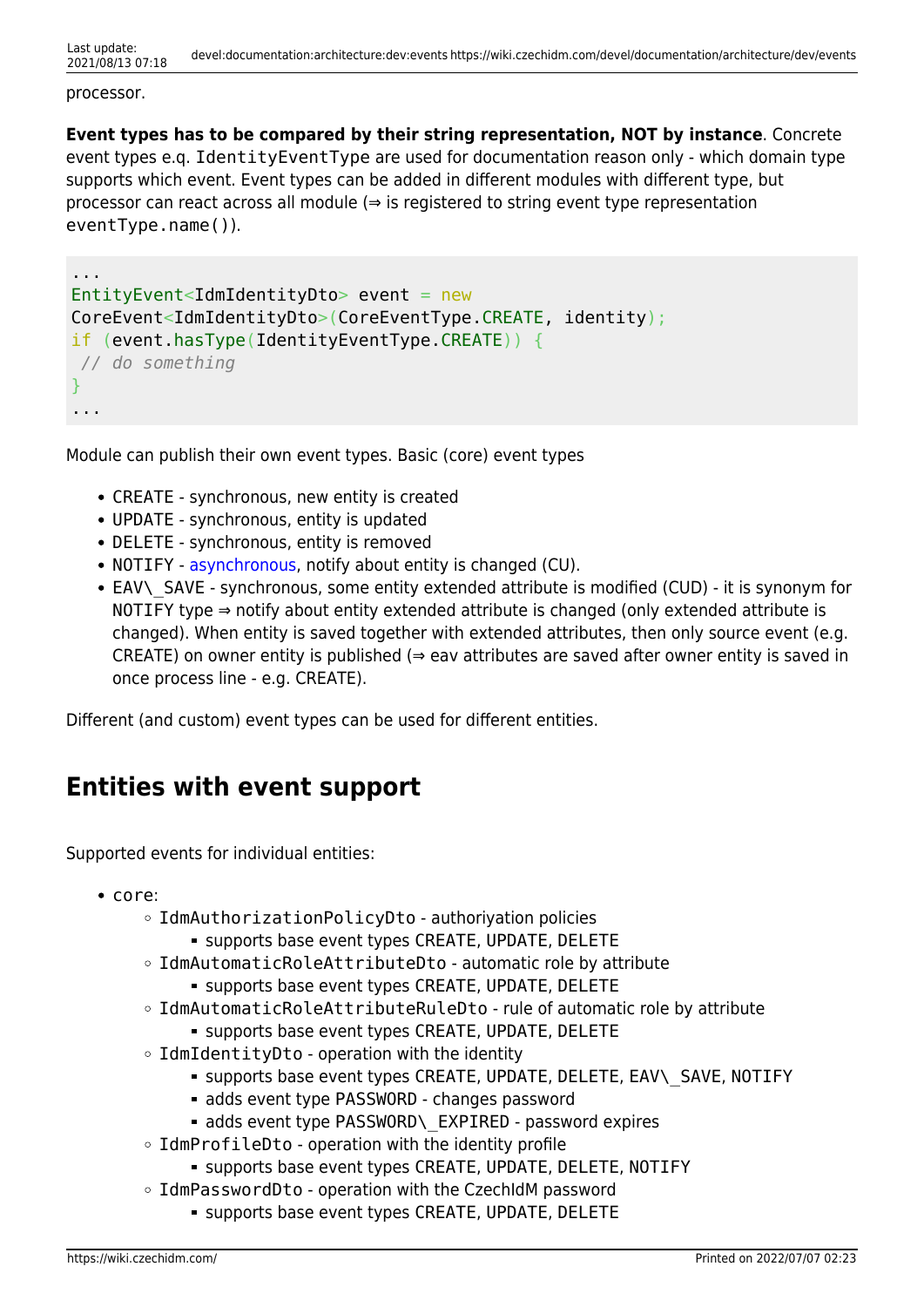- event is propagated when identity log in (e.g. last login date is changed)
- IdmTokenDto operation with the CzechIdM token
	- supports base event types CREATE, UPDATE, DELETE
	- event is propagated when token is created, disabled (⇒ updated), deleted e.g. when identity log in / out (token type cidmst)
- IdmRoleDto operation with the role
	- supports base event types CREATE, UPDATE, DELETE, EAV\\_SAVE, NOTIFY
	- adds event type DUPLICATE duplicate role, event is published for create / update role duplicate, read more [here.](https://wiki.czechidm.com/devel/documentation/roles/dev/duplicate-role)
- $\circ$  IdmRoleGuaranteeDto operation with the role quarantee by identity
	- supports base event types CREATE, UPDATE, DELETE
- IdmRoleGuaranteeRoleDto operation with the role quarantee by role
	- **supports base event types CREATE, UPDATE, DELETE**
- IdmRoleRequestDto role requests
	- **Supports base event types CREATE, UPDATE, DELETE**
	- adds event type EXCECUTE execute role request (*i know EXECUTE!, but it's too* late …)
	- supports event type NOTIFY is published, when request is completely approved or executed - provisioning listen this event mainly.
- IdmRoleCatalogueDto operation with the role catalogue
	- supports base event types CREATE, UPDATE, DELETE, NOTIFY
- IdmRoleCompositionDto operation with the business roles
	- supports base event types CREATE, UPDATE, DELETE
- IdmIdentityRoleValidRequestDto role starts to be valid
	- adds event type IDENTITY\\_ROLE\\_VALID.
- $\circ$  IdmIdentityRoleDto- assigning a role to the user
	- supports base event types CREATE, UPDATE, DELETE
	- supports base event type NOTIFY when parent role request event is propagated, then provisioning listener skips this elementary event processing and waits to role request is completed - listen NOTIFY on IdmRoleRequestDto.
- IdmIdentityContractDto labor-law relation
	- supports base event types CREATE, UPDATE, DELETE, EAV\\_SAVE, NOTIFY
- IdmContractPositionDto other contract position
	- supports base event types CREATE, UPDATE, DELETE, NOTIFY
- IdmRoleTreeNodeDto automatic role by tree structure
	- **SUPPORTS base event types CREATE, UPDATE, DELETE**
- PasswordChangeDto used in password prevalidation only
	- adds event type PASSWORD\ PREVALIDATION evaluates registered password policies - show policies setting before password is changed.
- $\circ$  IdmContractGuaranteeDto manually added quarantee to contract
	- supports base event types CREATE, UPDATE, DELETE, NOTIFY
- IdmTreeTypeDto tree structure type
	- supports base event types CREATE, UPDATE, DELETE
- IdmTreeNodeDto tree structure node
	- supports base event types CREATE, UPDATE, DELETE, EAV\ SAVE, NOTIFY
- IdmPasswordPolicyDto password policy
	- supports base event types CREATE, UPDATE, DELETE
- IdmLongRunningTaskDto long running task
	- supports base event types CREATE, UPDATE, DELETE
	- adds event type END long running task ended.
- IdmEntityEventDto persisted event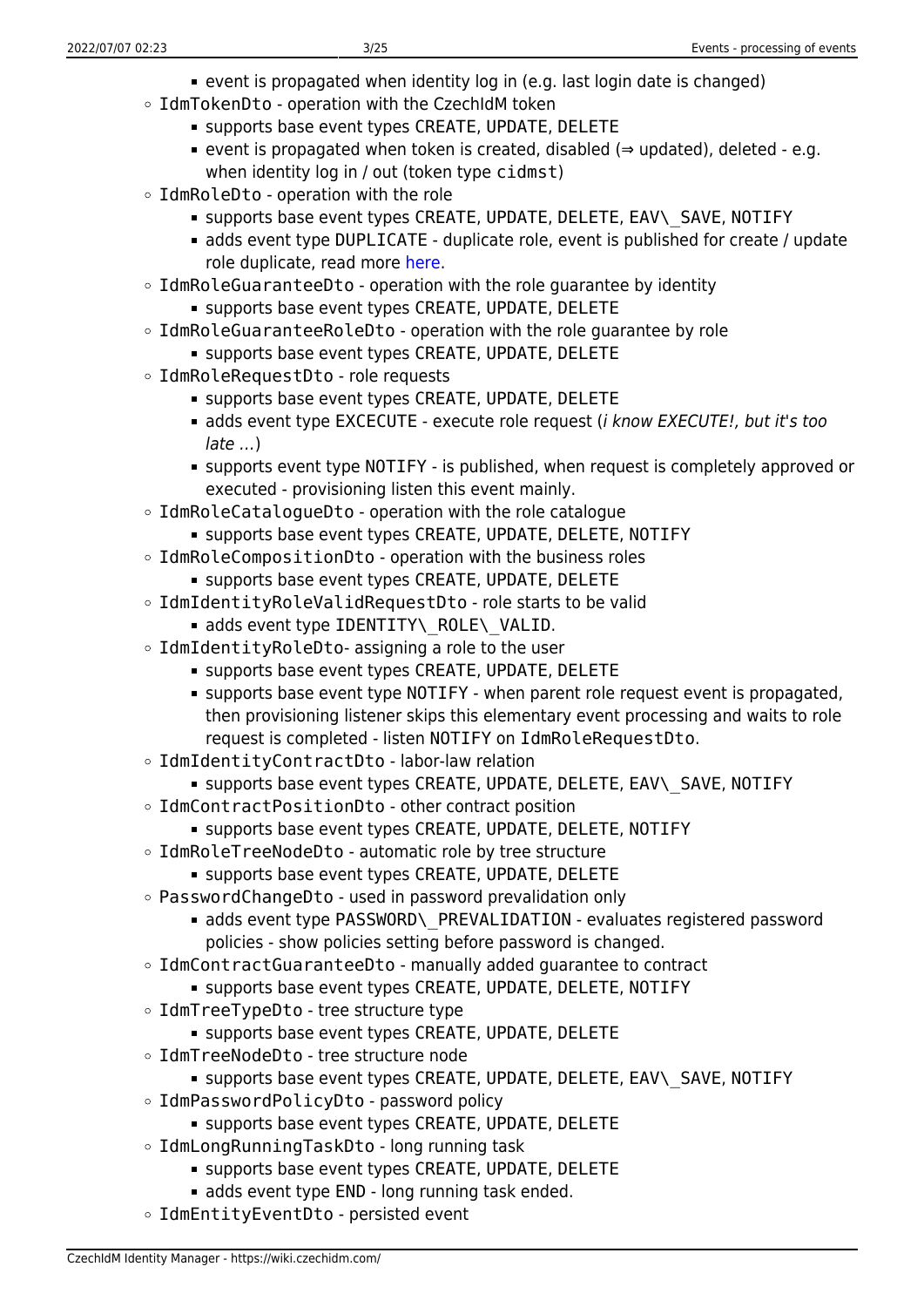- supports base event types CREATE, UPDATE, DELETE
- adds event type EXECUTE executes persisted event.
- o IdmEntityStateDto persisted entity / event state
	- supports base event types CREATE, UPDATE, DELETE
- IdmFormInstanceDto eav attribute values from single definition.
	- supports base event types UPDATE update event type is used for saving eav attributes (⇒ CUD form values)
- IdmCodeListDto code lists
	- supports base event types CREATE, UPDATE, DELETE
- IdmCodeListItemDto code list items
	- supports base event types CREATE, UPDATE, DELETE
- IdmNotificationTemplateDto notification templates
	- **SUPPORTS base event types CREATE, UPDATE, DELETE**
- IdmIdentityProjectionDto identity form projections
	- supports base event types CREATE, UPDATE
- ModuleDescriptorDto application modules
	- **Supports base event types INIT, ENABLE, DISABLE**
- IdmScripDto groovy scripts
	- **Supports base event types CREATE, UPDATE, DELETE**
- IdmMonitoringDto monitoring evaluators
	- supports base event types CREATE, UPDATE, DELETE
	- adds event type EXECUTE run monitoring evaluator
- IdmMonitoringResultDto monitoring results (returned from evaluator)
	- supports base event types CREATE, UPDATE, DELETE
- acc:
	- AccAccountDto Accounts on target system
		- supports base event types CREATE, UPDATE, DELETE
		- adds event type START starts provisioning for given account.
	- AccIdentityAccountDto Identity accounts on target system
		- supports base event types CREATE, UPDATE, DELETE
	- SysSystemDto System in ACC module
		- **SUPPORTS base event types CREATE, UPDATE, DELETE**
	- o SysRemoteServerDto Remote server in ACC module
		- **Supports base event types CREATE, UPDATE, DELETE**
	- SysSystemMappingDto Mapping between system and his mapping of provisioning or sync
		- supports base event types CREATE, UPDATE, DELETE
	- SysSchemaAttributeDto Connector schema on system
		- supports base event types DELETE
	- SysProvisioningOperationDto execute provisioning operation. Look out, persisting provisioning operation into queue itself doesn't support events. Events are added for executing operations from queue:
		- **adds event type CREATE execute provisioning for CREATE operation**
		- adds event type UPDATE execute provisioning for UPDATE operation
		- adds event type DELETE execute provisioning for DELETE operation
		- **adds event type CANCEL cancels provisioning operation**
	- AbstractSysSyncConfigDto (SysSyncConfigDto, SysSyncContractConfigDto, SysSyncIdentityConfigDto) - synchronization
		- **SUPPORTS base event types CREATE, UPDATE, DELETE**
		- adds event type START starts synchronization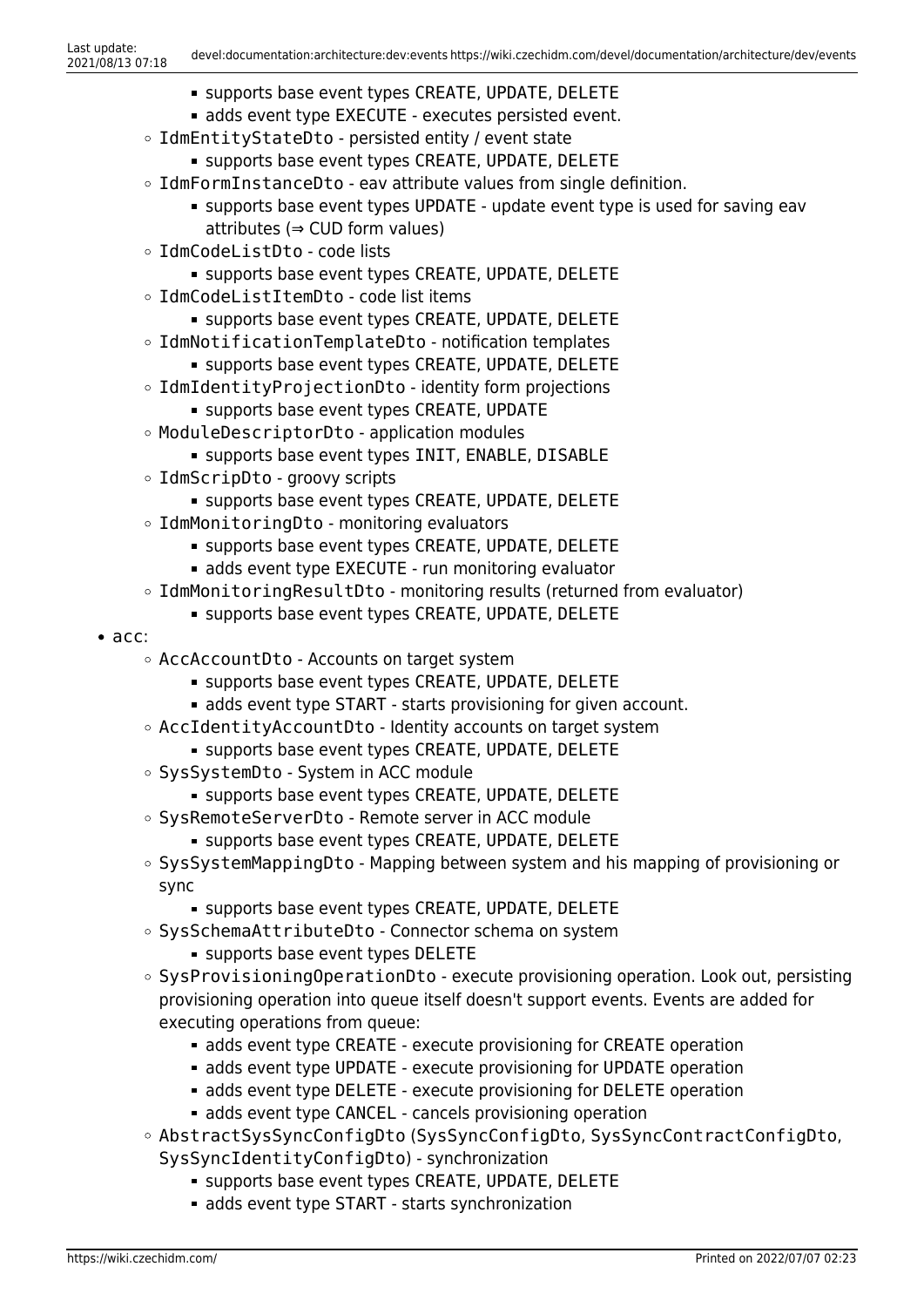- adds event type START\ ITEM starts synchronization of one item ( $\sim$ entity)
- adds event type CANCEL cancels synchronization
- SysSyncItemLogDto synchronization item
- $\bullet$  VS:
	- VsRequestDto Request for account change in virtual system
		- adds event type EXCECUTE executes request
- rpt:
	- RptReportDto generate report
		- adds event type GENERATE generates request

A page has been created directly in the application on the module page for an overview of all entity types and event types migrating through event processing. All the registered processors including the configuration are listed there:

| IdmIdentity |                                             |                                                                                   |                                |          |           |
|-------------|---------------------------------------------|-----------------------------------------------------------------------------------|--------------------------------|----------|-----------|
| Modul       | Název                                       | Popis                                                                             | Typy událostí                  | Pořadí   | Neaktivní |
| acc         | identity-password-validate-processor        | Validates identity's and all selected systems password, when password is changed. | PASSWORD                       | $-1000$  | $\Box$    |
| core        | identity-password-validate-processor        | Validates identity's password, when password is changed.                          | PASSWORD                       | $-100$   | $\Box$    |
| core        | identity-create-validate-password-processor | Validates identity's password before identity is created.                         | CREATE                         | $-10$    | $\Box$    |
| acc         | identity-delete-processor                   | Ensures referential integrity. Could not be disabled.                             | DELETE                         | $-1$     | $\Box$    |
| core        | identity-delete-processor                   | Deletes identity.                                                                 | DELETE                         | $\Omega$ | $\Box$    |
| core        | identity-save-processor                     | Persists identity.                                                                | CREATE.<br><b>UPDATE</b>       | $\Omega$ | $\Box$    |
| core        | identity-password-processor                 | Persist identity's password.                                                      | PASSWORD                       | 100      | $\Box$    |
| acc         | identity-password-provisioning-processor    | Identity's and all selected systems password provisioning.                        | PASSWORD                       | 1000     | $\Box$    |
| acc         | identity-save-processor                     | Executes provisioing after identity is saved.                                     | CREATE.<br>UPDATE.<br>EAV SAVE | 1000     | $\Box$    |

The [default order](#page-9-0) for listeners ( $- \Rightarrow$  before,  $+ \Rightarrow$  after).

# **Basic interfaces**

- EntityEvent an event migrating through the processors. The content of the event can be BaseEntity, **BaseDto** or any serializable content.
- EventContext holds the context of the processed event which processors it has been processed by, with what results, if the processing is suspended, closed, etc.
- EventResult the result of processing of the event by one processor.
- EntityEventProcessor event processor. Processor has to have unique identifier by module.
- AsyncEntityEventProcessor asynchronous entity event processor. Processor can control asynchronous processing priority.
- EntityEventManager ensures publishing of the event to processors.
- EventableDtoService adds event processing support to service event processors have to be provided (e.g. for save, delete).

# **Basic classes**

- AbstractEntityEvent an abstract event migrating through the processors when adding a proper one can be simply inherited from.
- DefaultEventContext the default context of the processed event all abstract and default events and processors use it.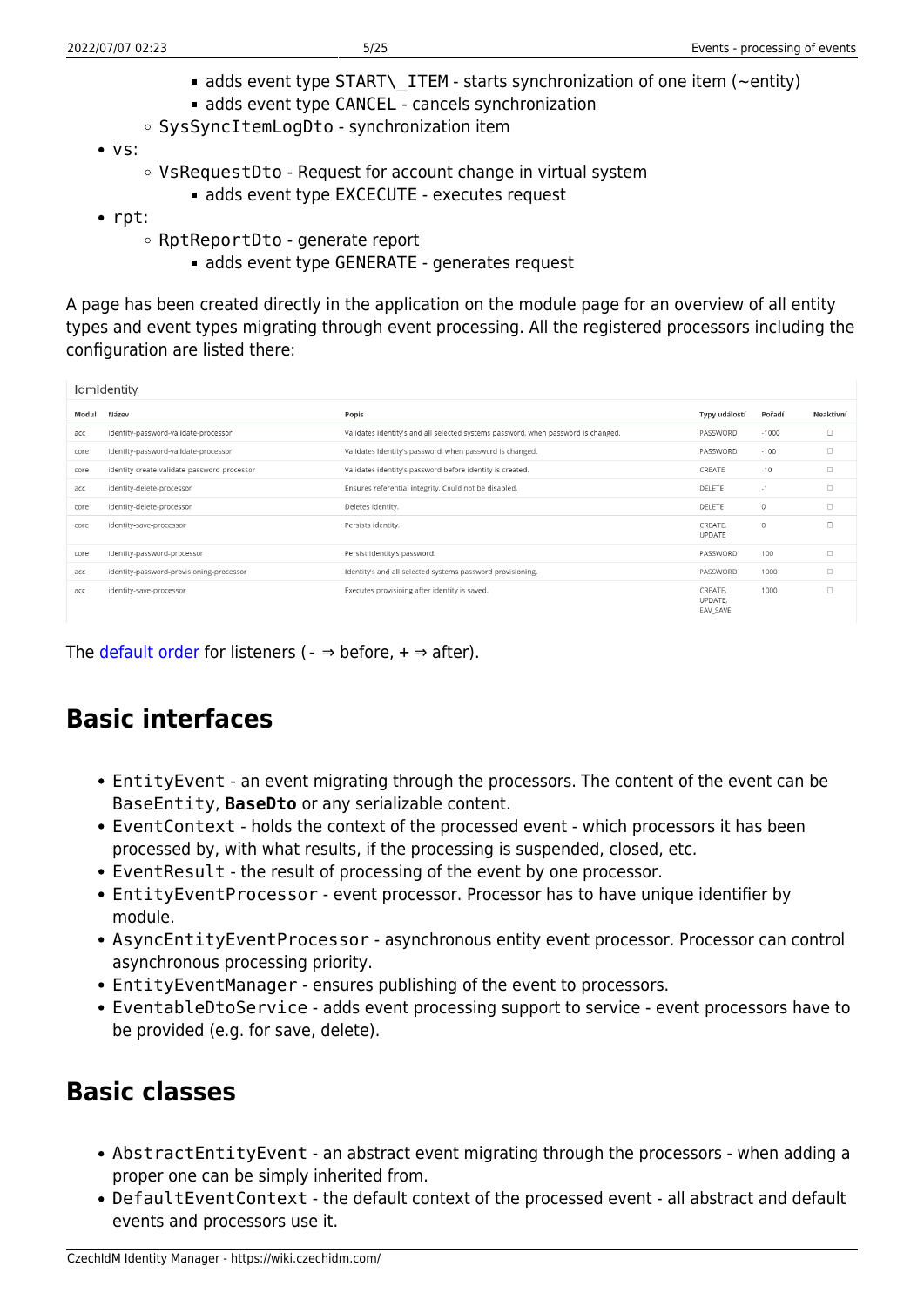- DefaultEventResult The default event result processed by one processor all abstract and default events and processors use it.
- AbstractEntityEventProcessor abstract event processor when adding a proper one can be simply inherited from.
- AbstractApprovableEventProcessor the event processor will send the whole event with dto (or serializable) content to WF for approval. It is necessary to configure the definition of the WF where the event will be sent to.
- AbstractPublishEntityChangeProcessor publish asynchronous NOTIFY event.
- DefaultEntityEventManager ensures publishing of the events to processors.
- AbstractEventableDtoService adds default event processing support to service event processors have to be provided (e.g. for save, delete).

## **AbstractEntityEventProcessor**

Use this super class, when creating new processor implementation (this class contains some boring parts).

Methods, which have to be implemented:

- getName() Unique (module scope) configurable object identifier. Its used in configuration key etc.
- process (event) the main processors method with business logic.
- getOrder() when will be processor processed. Processors are executed in defined order.

Methods, which could be implemented [optional]:

- supports(event) Returns true, when processor supports given event. Default implementation takes processor's template entity class and event type given in constructor (or configured by eventTypes property).
- conditional(event) Returns true, when processor supports given event. Returns true by default. Override this method for adding some condition.
- isClosable() Returns true, when processor could close event (only documentation purpose now). Returns false by default.

## <span id="page-5-0"></span>**AsyncEntityEventProcessor**

Use this super class, when creating new asynchronous processor implementation.

Methods, which could be implemented [optional]:

\* getPriority(event) - Registered async processor can vote about priority of processing for given event. Returns null by default ⇒ processor doesn't vote about priority - preserve original event priority. Use IMMEDIATE to execute whole event synchronously. All registered processors votes about event priority - whole event will be processed with the highest priority.

## **AbstractInitApplicationProcessor**

Use this super class for providing application and module [init data](https://wiki.czechidm.com/devel/documentation/architecture/dev/events/init-data).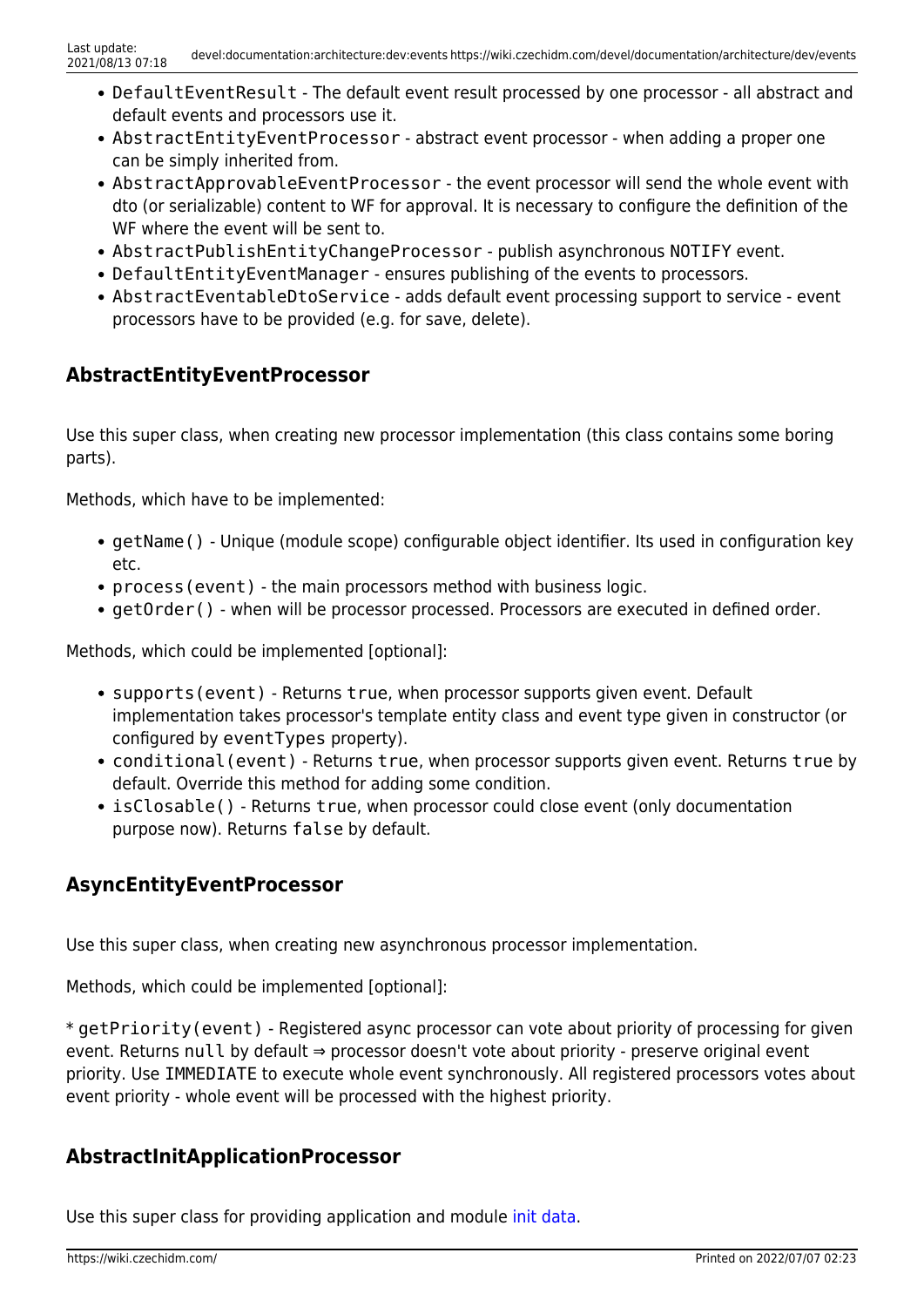# **Transactions**

Transactional processing is controlled before the event publishing itself - the whole processing now takes place in a one transaction and all processors run synchronously by default. In case of an error in any processor, the whole transaction is rolled back, which has some advantages:

- simple adding of validation or referential integrity
- repeating the whole chain

and disadvantages as well:

- having to catch all the exceptions properly to avoid "breaking the chain"
- saving logs and archives in the new transaction (Propagation.REQUIRES\_NEW)

# **Event properties**

Event properties (Map) can be specified for the event. Properties could be used in event processing.

Event properties are propagated automatically from parent into child event:

- if parent event is given, when child event is published
- if child event doesn't contain property with the same key property can be preset manually and has a higher priority.
- properties needed for internal event mechanism are not propagated. Property keys can be found in EntityEvent.



When NOTIFY event is published and event will be processed synchronously (asynchronous event processing is disabled or event has IMMEDIATE priority), the properties set by processing NOTIFY event is also available in the original event.

# <span id="page-6-0"></span>**Asynchronous event processing**

CzechIdM 8.0.0 brings new feature - asynchronous event processing. New event type NOTIFY was added, all previous events (CREATE, UPDATE, DELETE, EAV SAVE etc.) are still synchronous.

Asynchronous NOTIFY event is published for dtos:

- IdmIdentityDto published, when identity is created or updated (or eav is saved, updated, deleted)
- IdmIdentityContractDto- published, when contract is created or updated (or eav is saved, updated, deleted)
- IdmContractGuaranteeDto- published, when contract guarantee is created or updated (or eav is saved, updated, deleted)
- IdmIdentityRoleDto- published, when identity role is created or updated (or eav is saved, updated, deleted)
- IdmRoleDto- published, when role is created or updated (or eav is saved, updated, deleted)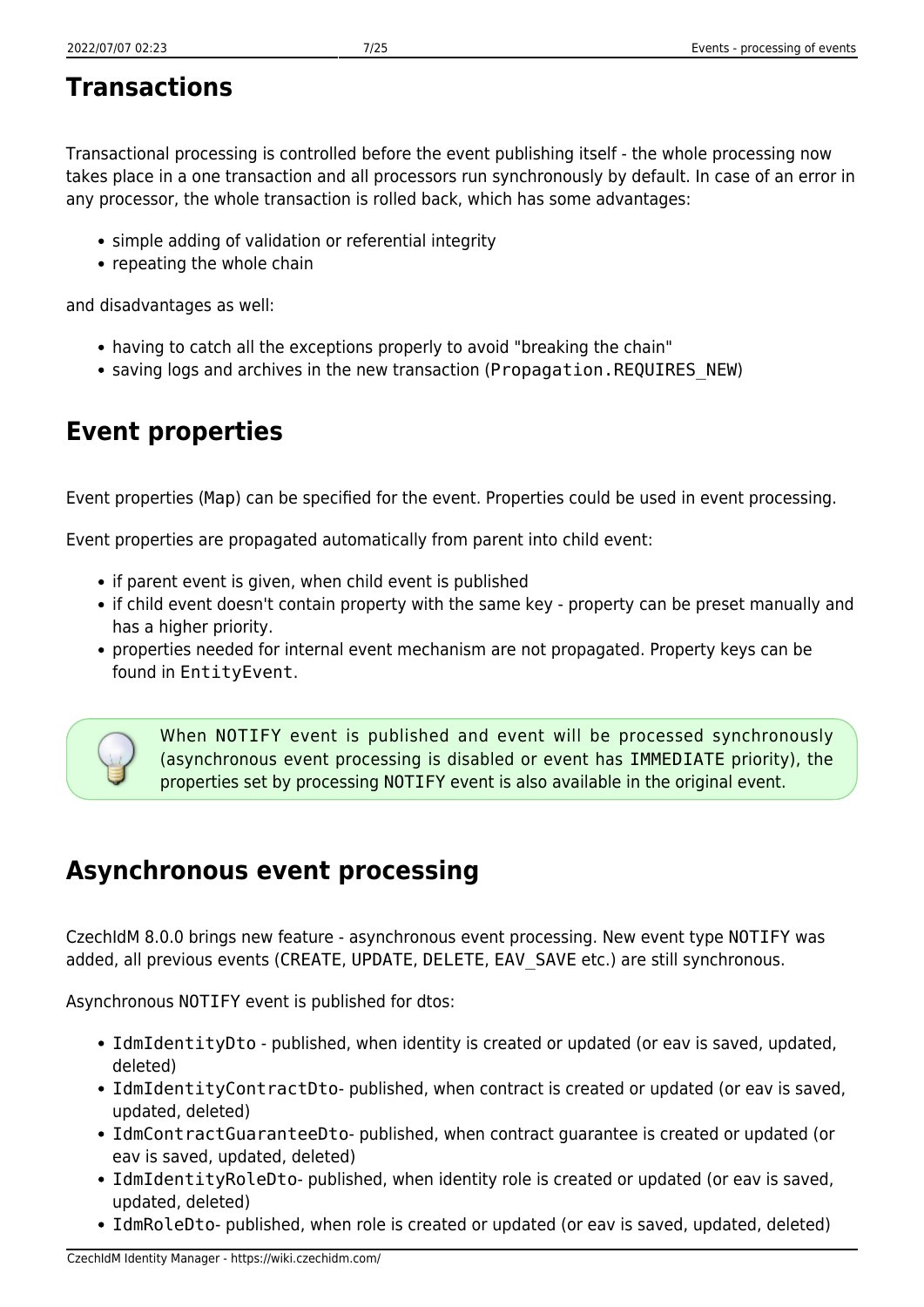- IdmRoleRequestDto- published, when request is completely approved or executed provisioning listen this event mainly.
- IdmTreeNodeDto- published, when tree node is created or updated (or eav is saved, updated, deleted)
- IdmRoleCatalogueDto- published, when identity role catalogue is created or updated (doesn't have eav attributes)

As you can see, entity DELETE event is still synchronous.

Other entities will be added soon, when new asynchronous entity event processors will be implemented.

NOTIFY event type is processed asynchronously:

- order **500** by automatic roles in core module.
- order **1000** by account management in acc module, then provisioning is executed.

When asynchronous event is published, it's persisted into event queue (IdmEntityEvent). Internal scheduled task executes events from queue - all registered processors for event type NOTIFY is processed - the same behavior as standard event processing, processors are called in defined order synchronously by defult. Event (~entity) states (IdmEntityState) are persisted during event is processed (created / running / failed). Successfully processed events are deleted from queue by processor [EntityEventDeleteExecutedProcessor](#page-14-0). When exception occurs, event stays in queue with appropriate result code. Event agenda is available under APP\_ADMIN permission on frontend from audit menu (shortcut tab can be added on all entity details e.g. see identity detail).

### **Features**

 $\overline{\mathcal{L}}$ 

#### **Process event from queue**

Events from queue are processed by event owner id - one event for one owner can be executed in the same time ⇒ we need to preserven event order by created date for one owner. Super owner id (EntityEventManager.EVENT\_PROPERTY\_SUPER\_OWNER\_ID) can be used for setting custom event owner - this property will be resolved for evaluating running events for the same owner concurrency.



Events from queue can be deleted only (events without children can be deleted now from FE). Operation for retry failed events on truncate all events in queue will be developed in future.

#### **Event priority**

Before event is persisted into queue, then event priority is evaluated, priority types: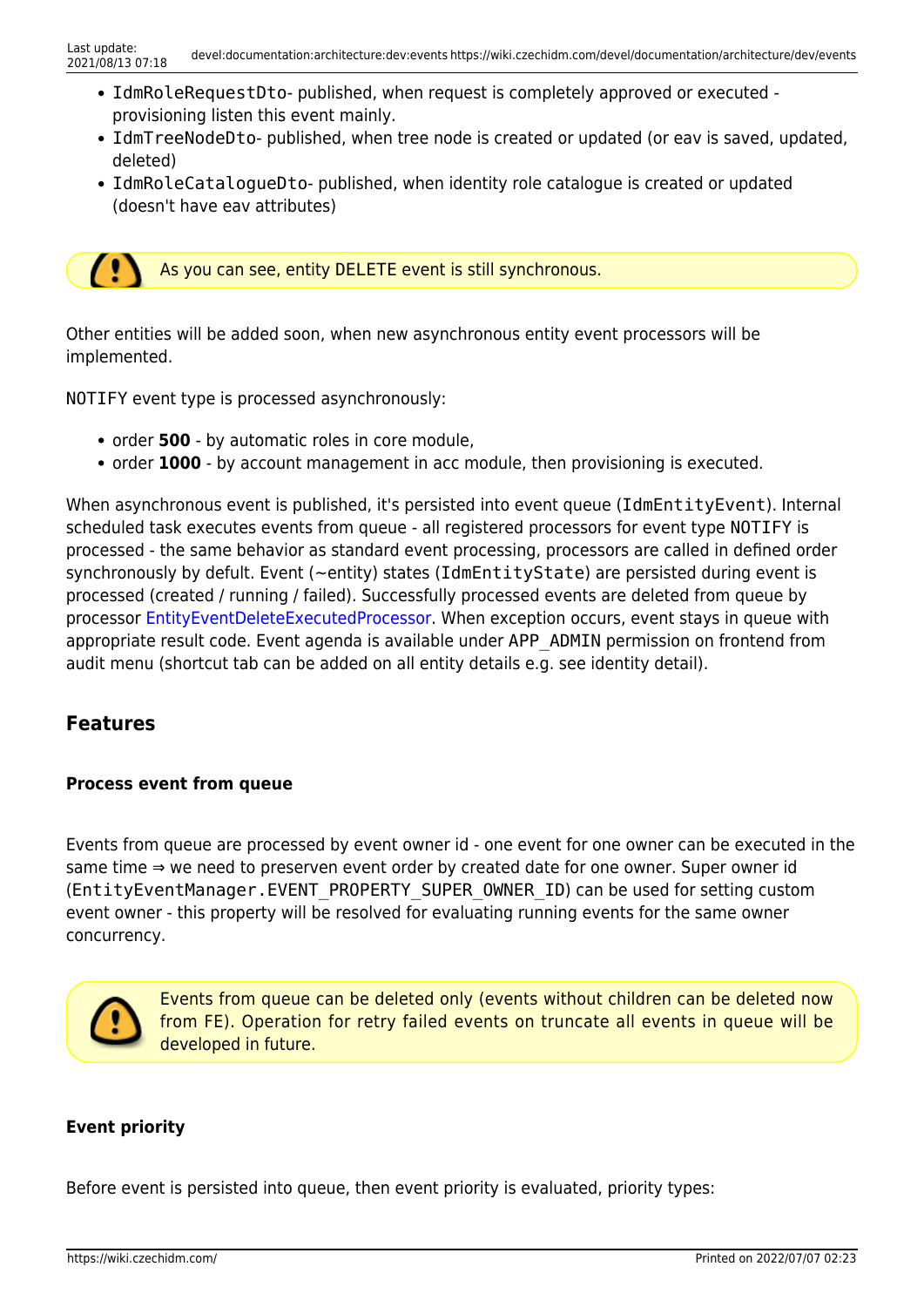- $\bullet$  IMMEDIATE immediate  $\sim$  synchronously. Event will be executed synchronously.
- HIGH asynchronously (7 / 10 in one cycle, batch size can be [configured\)](https://wiki.czechidm.com/devel/documentation/application_configuration/dev/backend#entity_events)
- NORMAL asynchronously (3 / 10 in one cycle, batch size can be [configured\)](https://wiki.czechidm.com/devel/documentation/application_configuration/dev/backend#entity_events)

Events are processed from queue by internal scheduled tasks by priority. Events with HIGH priority will use 7 slots, events with NORMAL priority will use 3 slots ⇒ events will be processed **7 / 3**, when internal scheduled task for processing events will be executed.

Priority can be set to event manually or registered processors can vote about event's priority - see [AsyncEntityEventProcessor](#page-5-0) - the highest priority is used.

### **Execute date**

Execute date can be set to event manually. Event with priority HIGH or NORMAL will be processed after given date. Can be used for events, which could be executed sometimes "in night".

#### **Parent event**

Event can be published by another event  $\sim$  event chain (tree) is persisted. For example, when contract is saved, then contract NOTIFY event is published. This event is processed by provisioning processors - but only NOTIFY event with contract's identity is published here only. Provisioning is physically executed in other processor, which processes identity NOTIFY event.

#### **Event parameters**

When asynchronous event is published, then event content (and previous  $\sim$  original content) and event parameters is persisted into queue. This persisted attributes are used, when event is resurrected from queue and executed. Attributes are available in registered asynchronous processors - evaluate modifications, skipping by event parameter value etc. can be implemented in processors business logic.

#### **Remove duplicate events**

When internal scheduled task for executing event from queue is processed, then duplicate events are removed.

Duplicate event is event with the same:

- owner
- event type
- event properties
- original source (embedded dtos and audit fields are ignored).

Older duplicate events are removed - the newest event is used. Events are processed by priority in batch, default batch size can be [configured](https://wiki.czechidm.com/devel/documentation/application_configuration/dev/backend#entity_events)  $\Rightarrow$  duplicates are removed only in this batch (not configurable for now, see future development). Batch size is designed this way, because events are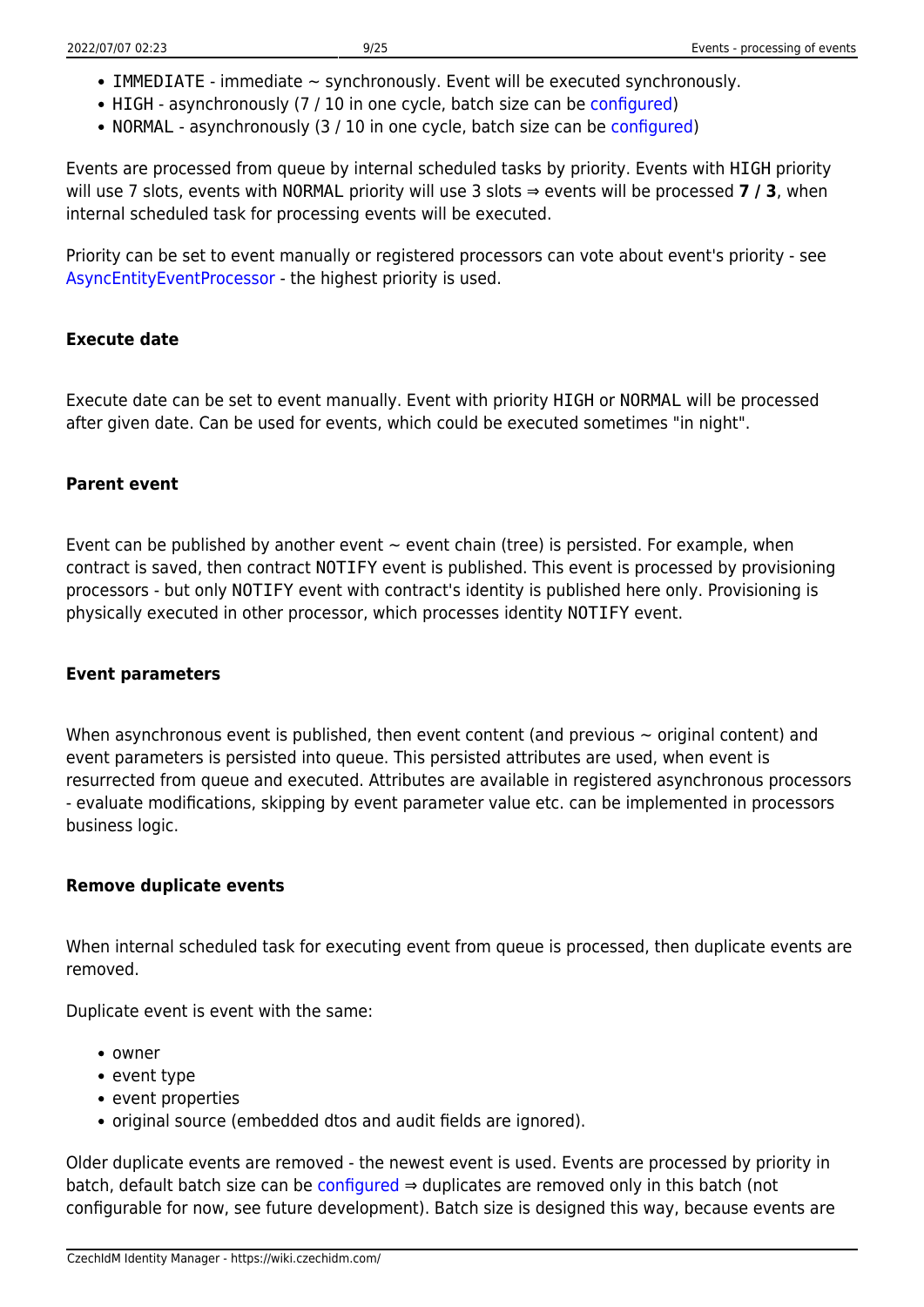processed by priority - event with HIGH priority should not wait too long for another bulk is begin to process. Remove duplicates should be redesigned from scratch - remove duplicates through whole queue.

### **Entity state**

Persist event (~entity) state, when event is processed. State can be persisted manually, even without event processing. This state will be shown on entity detail soon (new frontend component).

### **Notification**

Notification about registered asynchronous processors is prepared, when asynchronous event is published. Notification is send into topic core:event - uses console log by default and is send to currently logged identity - e.g. identity is saved, but provisioning will be executed asynchronously. Localization for asynchronous processors was added on frontend (see key acc:processor.identity-save-processor).

## **Configuration**

- [Scheduler](https://wiki.czechidm.com/devel/documentation/application_configuration/dev/backend#scheduler) configure internal scheduled tasks for processing events from queue.
- [Event processing](https://wiki.czechidm.com/devel/documentation/application_configuration/dev/backend#entity_events)  configure asynchronous event processing
- [Processors](#page-14-1)  configure entity event processors.

# <span id="page-9-0"></span>**Predefined processors order**

- **0** basic / core functionality operation save, delete etc.
- **50** save eav, which are send together with owner's dto
- **100** automatic roles computation.
- **1000** after save e.g. sends notifications.
- **10000** publish NOTIFY event about entity is changed.
- **-1000** before delete provisioning (before identity role is deleted).
- **Identity**:
	- **-2000** validate password in acc module checks all system password policies and idm default policy ⇒ all policies are evaluated in one request. If acc module is enabled, then core password validation processor can be disabled.
	- **-1000** validate password in core module checks idm default policy.
	- **100** persist password
- **Contract**:
	- **100** Automatic roles recount while identity contract is saved, updated or deleted / disabled.
	- **200** Contract [exclusion, end and enable.](https://wiki.czechidm.com/devel/documentation/identities/dev/contractual-relationship#invalid_cr)
- **LongRunningTask**:
	- **100** execute scheduled long running tasks, which depends on currently ended scheduled task.
- **Provisioning**: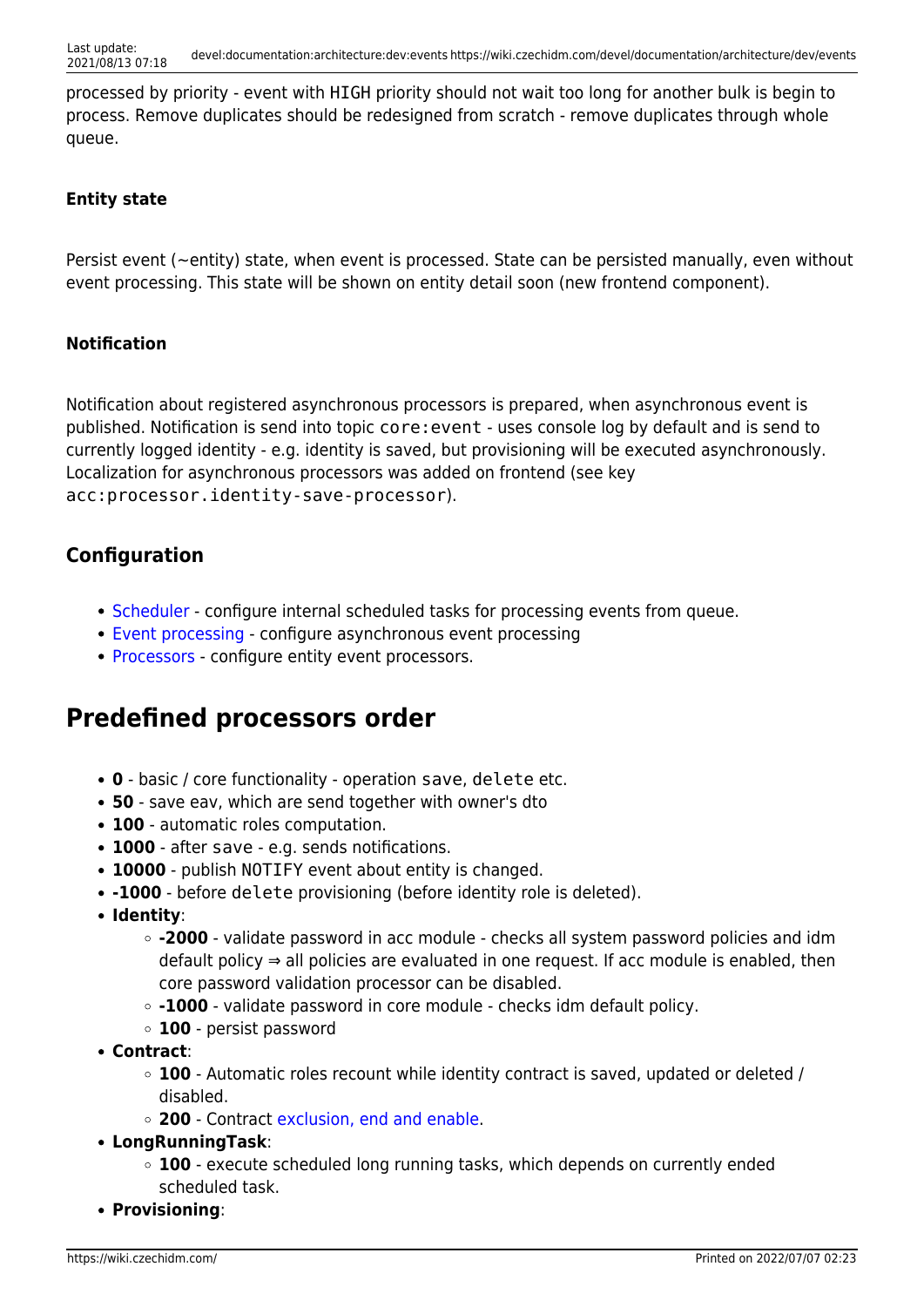- **-5000** check disabled system
- **-1000** compute attributes for provisioning (read attribute values from target system)
- **-500** check readonly system
- **0** execute provisioning (create / update / delete)
- **1000** execute after provisioning actions (e.g. sends notifications)
- **5000** archive processed provisioning operation.

Other orders can be found directly in application, see **supported event types**.

# **Processor configuration**

Processors can be configured through ``Configurable`` interface by standard [application](https://wiki.czechidm.com/devel/documentation/application_configuration/dev/backend#entity_event_processors) [configuration](https://wiki.czechidm.com/devel/documentation/application_configuration/dev/backend#entity_event_processors).

# **Implemented processors**

**Basic processors for simple operations (e.g. save, delete) are not listed.** All registered processors can be listed in agenda (Settings - Modules - Processors).

## **Automatic roles processors**

```
##
## approve create automatic role
idm.sec.core.processor.role-tree-node-create-approve-processor.enabled=true
# wf definition
idm.sec.core.processor.role-tree-node-create-approve-processor.wf=approve-
create-automatic-role
##
## approve delete automatic role
idm.sec.core.processor.role-tree-node-delete-approve-processor.enabled=true
# wf definition
idm.sec.core.processor.role-tree-node-delete-approve-processor.wf=approve-
delete-automatic-role
```
## **Notification on change monitored Identity fields**

- Check if defined fields on identity was changed. If yes, then send notification.
- As default is used this system template **identityMonitoredFieldsChanged**.
- Extended attributes is not supported now.
- Order of processor is **Integer.Max 100**. We want to send notification on end of chain (after identity is presisted or provisioning are completed).

```
# Identity changed monitored fields - Check if defined fields on identity
was changed. If yes, then send notification.
# Default is disabled
```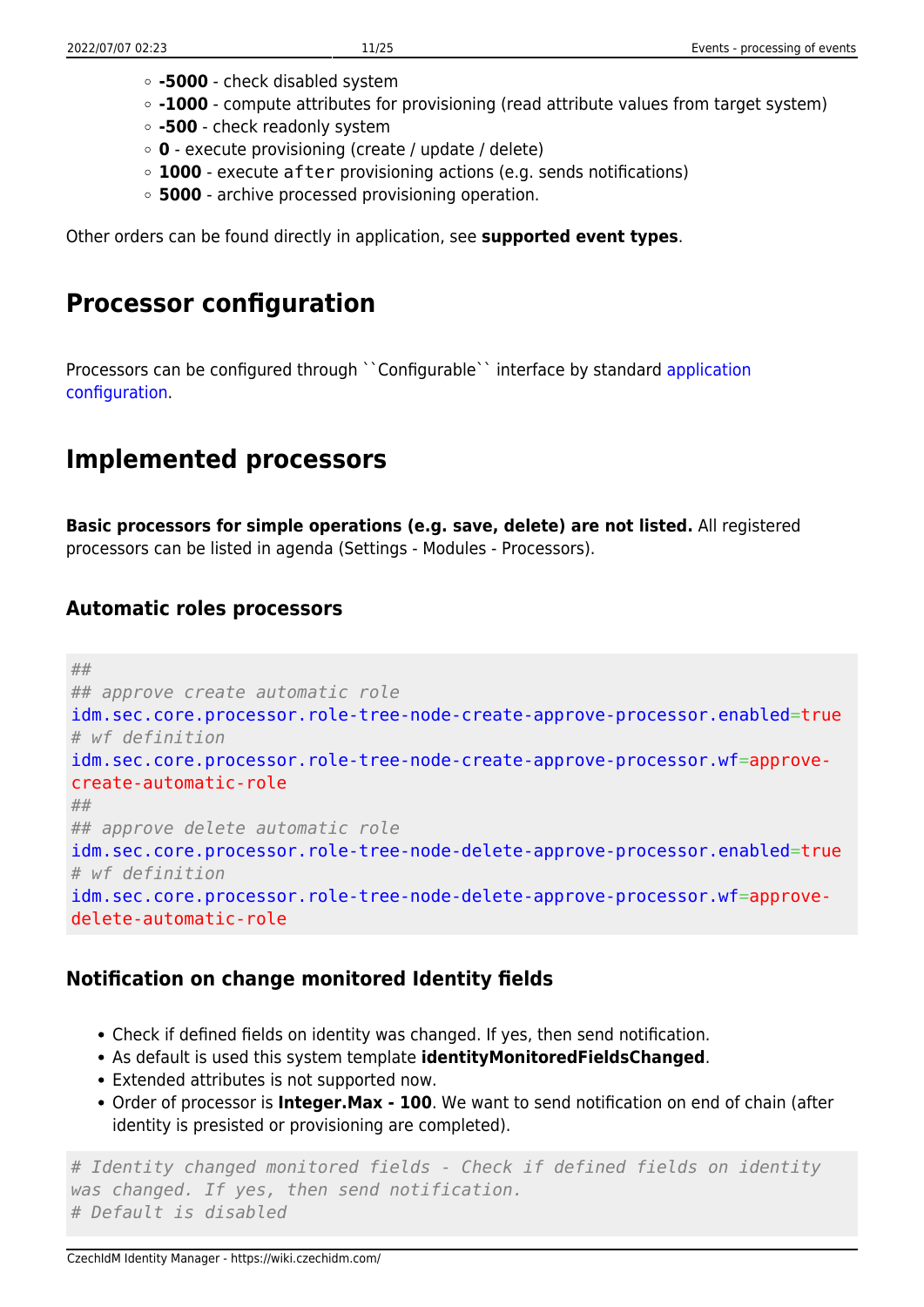idm.sec.core.processor.identity-monitored-fields-processor.enabled=false *# Monitored fields on change (for Identity, extended attributes are not supported)* idm.sec.core.processor.identity-monitored-fieldsprocessor.monitoredFields=firstName, lastName *# Notification will be send to all identities with this role* idm.sec.core.processor.identity-monitored-fieldsprocessor.recipientsRole=superAdminRole

### **Change user permissions workflow**

- Name of processor "role-request-approval-processor".
- This process ensures the approval of the request for change premissions.

```
# Default is enabled
idm.sec.core.processor.role-request-approval-processor.enabled=true
# Workflow process for change permissions (as default is "approve-identity-
change-permissions")
idm.sec.core.processor.role-request-approval-processor.wf=approve-identity-
change-permissions
```
## **Change user permissions workflow - Approval by the helpdesk department**

The approving task will be assigned to all users with role Helpdesk.

```
# The role can be changed in the application configuration
"idm.sec.core.wf.approval.helpdesk.role", the default setting is Helpdesk.
idm.sec.core.wf.approval.helpdesk.role=Helpdesk
# Default is disabled
idm.sec.core.wf.approval.helpdesk.enabled=false
```
### **Change user permissions workflow - Approval by the manager**

The approving task will be assigned to all users evaluated as the managers of the applicant. The manager is defined based on the industrial relations of the applicant.

*# Default is disabled* idm.sec.core.wf.approval.manager.enabled=false

## **Change user permissions workflow - Approval by the user administration department**

The approving task will be assigned to all users with role Usermanager.

```
# The role can be changed in the application configuration
"idm.sec.core.wf.approval.usermanager.role", the default setting is
```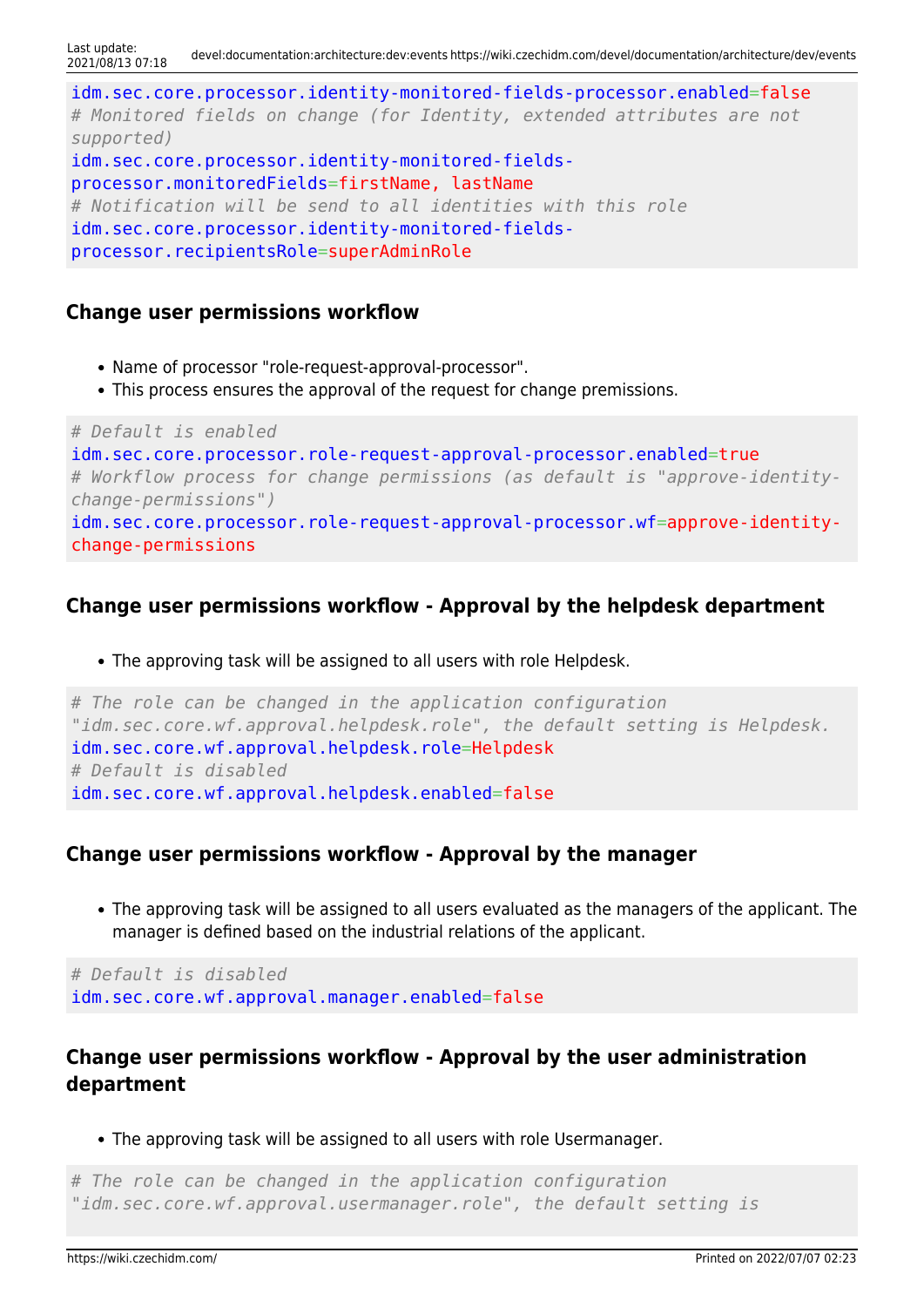*Usermanager.* idm.sec.core.wf.approval.usermanager.role=Usermanager *# Default is disabled* idm.sec.core.wf.approval.usermanager.enabled=false

#### **Hr processes processors**

*## ## HR process - enable identity's contract process. The processes is started ## for contracts that are both valid (meaning validFrom and validTill and disabled state) and ## not excluded.* idm.sec.core.processor.identity-contract-enable-processor.enabled=true *# wf definition* idm.sec.core.processor.identity-contract-enableprocessor.wf=hrEnableContract *## ## HR process - end or delete of identity's contract process. The processes is started ## for contracts that are not valid (meaning validFrom and validTill or disabled by state) and deleted. ## If the processed contract was the last valid contract of the identity, the identity is disabled. ## Additionally all added roles, which were assigned to the ended contract, are removed by the process.* idm.sec.core.processor.identity-contract-end-processor.enabled=true *# wf definition* idm.sec.core.processor.identity-contract-end-processor.wf=hrEndContract *## ## HR process - identity's contract exclusion. The processes is started for ## contracts that are both valid (meaning validFrom and validTill) and excluded. ## If the processed contract was the last valid contract of the identity, the identity is disabled.* idm.sec.core.processor.identity-contract-exclusion-processor.enabled=true *# wf definition* idm.sec.core.processor.identity-contract-exclusionprocessor.wf=hrContractExclusion

## **Provisioning after create, update or delete manually added guarantee for contract**

Provisioning after manually add, update or remove guarantee is controlled by these two processors: **ContractGuaranteeSaveProvisioningProcessor** and **ContractGuaranteeDeleteProvisioningProcessor**. Provisioning for update or create is done **after** success save entity, but provisioning for delete is done **before** delete entity. Both processors are enabled by default.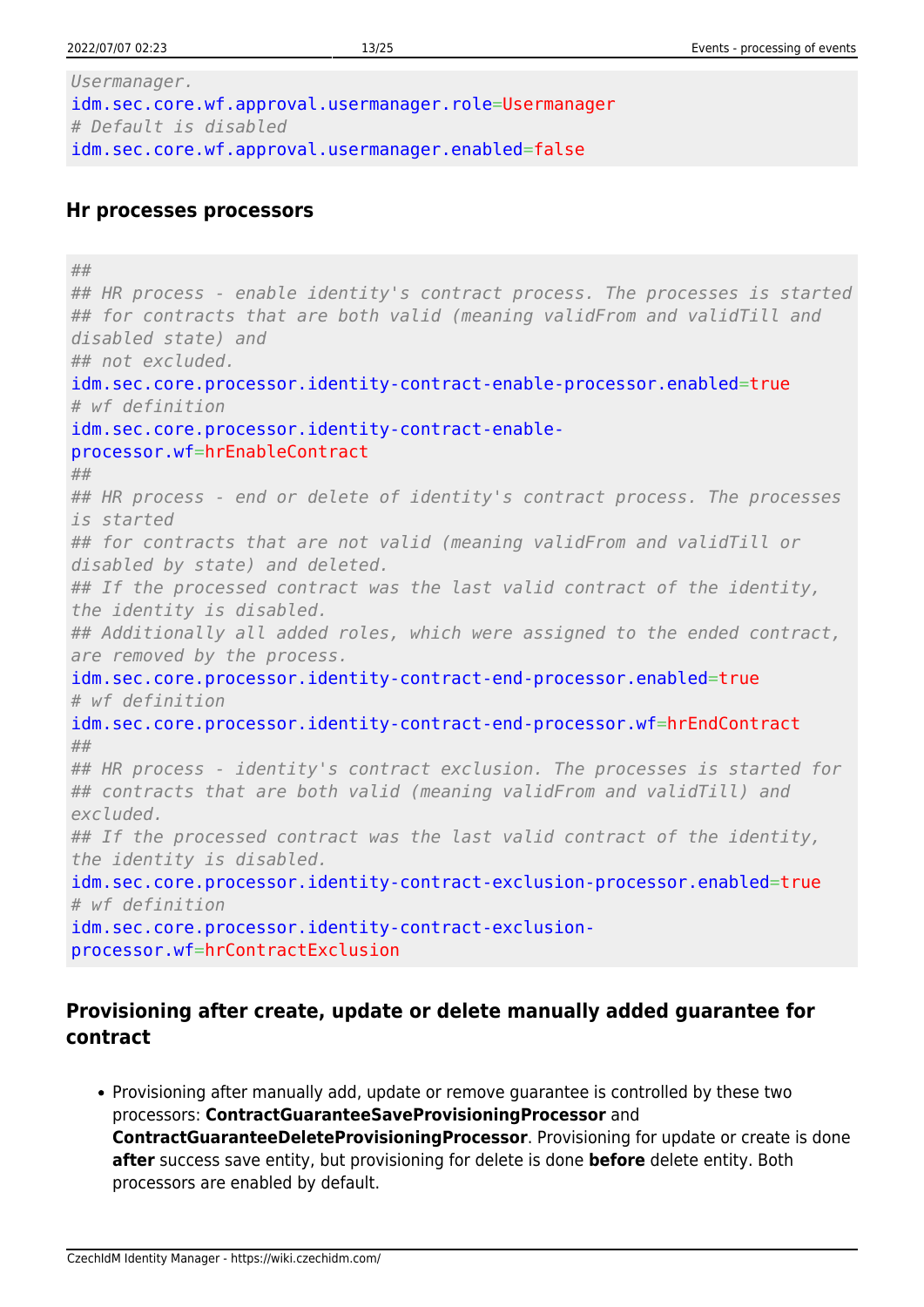*## Provisioning identity after add or update IdmContractGuaranteeDto* idm.sec.acc.processor.contract-guarantee-save.enabled=true *## ## Provisioning identity before IdmContractGuaranteeDto will be removed* idm.sec.acc.processor.contract-guarantee-delete.enabled=true

### **LongRunningTaskEndProcessor**

When some long running task ends, then END event is fired. This processor persists task's state.

### **LongRunningTaskExecuteDependentProcessor**

When some long running task ends, then END event is fired. This processor executes scheduled long running tasks, which depends on currently ended scheduled task.

#### **ReportGenerateProcessor**

Processes GENERATE event type with RptReportDto content, order -1000. Generates output data for report by long running task.

*## Enable / disable* idm.sec.rpt.processor.report-generate-processor.enabled=true

#### **ReportGenerateEndProcessor**

Processes GENERATE event type with RptReportDto content, order 0. Saves generated report metadata (binary data are stored as attachment).

*## Enable / disable* idm.sec.rpt.processor.report-generate-end-processor.enabled=true

#### **ReportGenerateEndSendNotificationProcessor**

Processes GENERATE event type with RptReportDto content, order 1000. Sends notification after report is generated to report creator.

```
## Enable / disable
idm.sec.rpt.processor.report-generate-end-send-notification-
processor.enabled=true
```
#### **IdentitySetPasswordProcessor**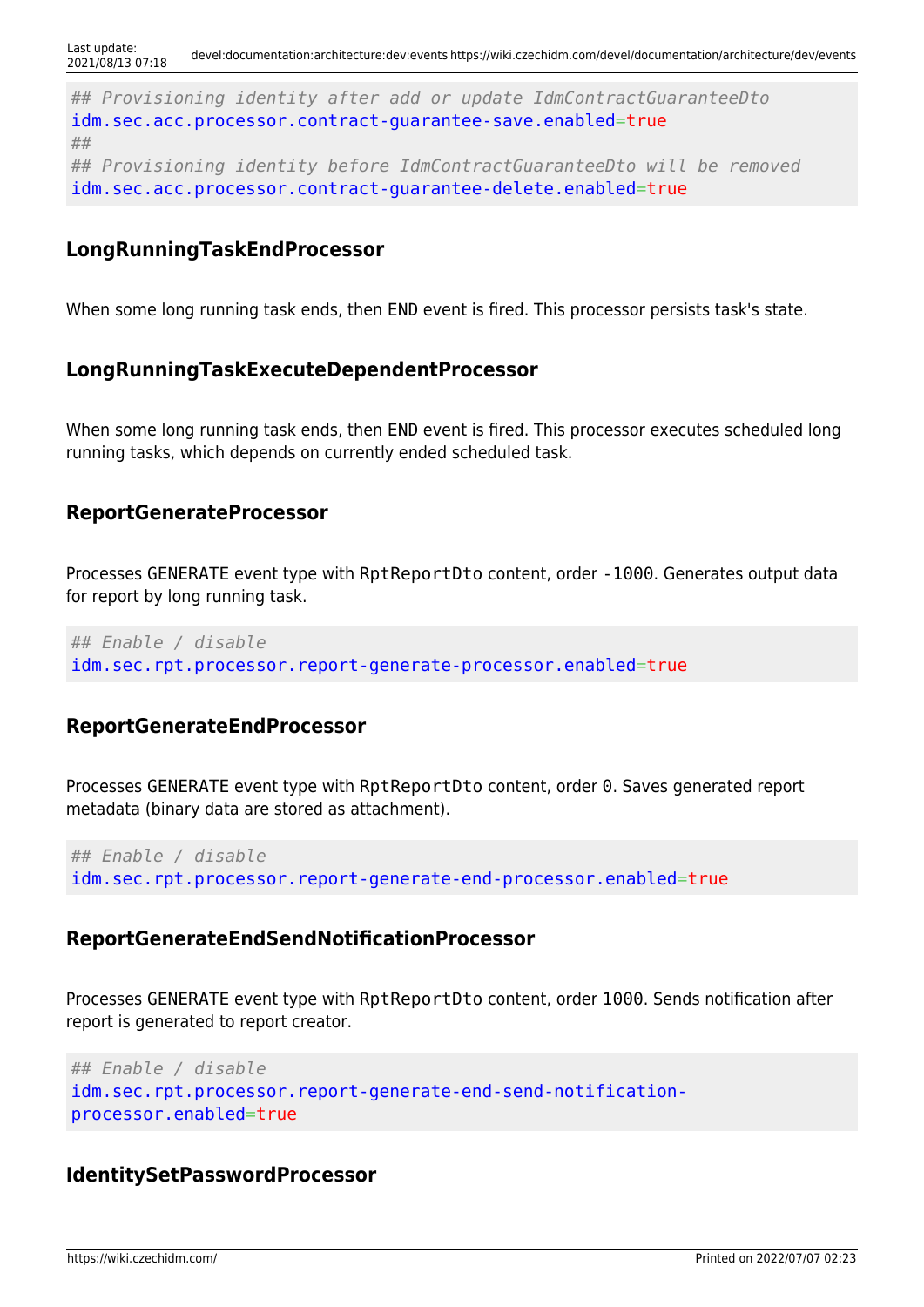Processes UPDATE event type with IdmIdentityDto content, order 200. When identity starts to be valid and has at least one account on target system, then new password is generated and changed on all identity's accounts ⇒ identity ha the same password in all accounts. Notification is send (see acc:newPasswordAllSystems template) to identity about new password on which accounts.

Identity is starting, when their state is changed from CREATED, NO\\_CONTRACT, FUTURE\\_CONTRACT to the VALID state.

*## Enable / disable* idm.sec.acc.processor.identity-set-password-processor.enabled=true

## <span id="page-14-1"></span>**EntityEventStartProcessor**

- Event content: IdmEntityEventDto
- Event type: EXECUTE
- Default order: **-1000**

Start execution of entity event.

```
## Enable / disable
idm.sec.core.processor.entity-event-start-processor.enabled=true
```
### **EntityEventExecuteProcessor**

- Event content: IdmEntityEventDto
- Event type: EXECUTE
- Default order: **0**

```
## Enable / disable
idm.sec.core.processor.entity-event-execute-processor.enabled=true
```
Execute entity event - resurrects entity event and process her - execute all registered processors.

### **EntityEventEndProcessor**

- Event content: IdmEntityEventDto
- Event type: EXECUTE
- Default order: **1000**

End execution of entity event - persist state only.

```
## Enable / disable
idm.sec.core.processor.entity-event-end-processor.enabled=true
```
### <span id="page-14-0"></span>**EntityEventDeleteExecutedProcessor**

Event content: IdmEntityEventDto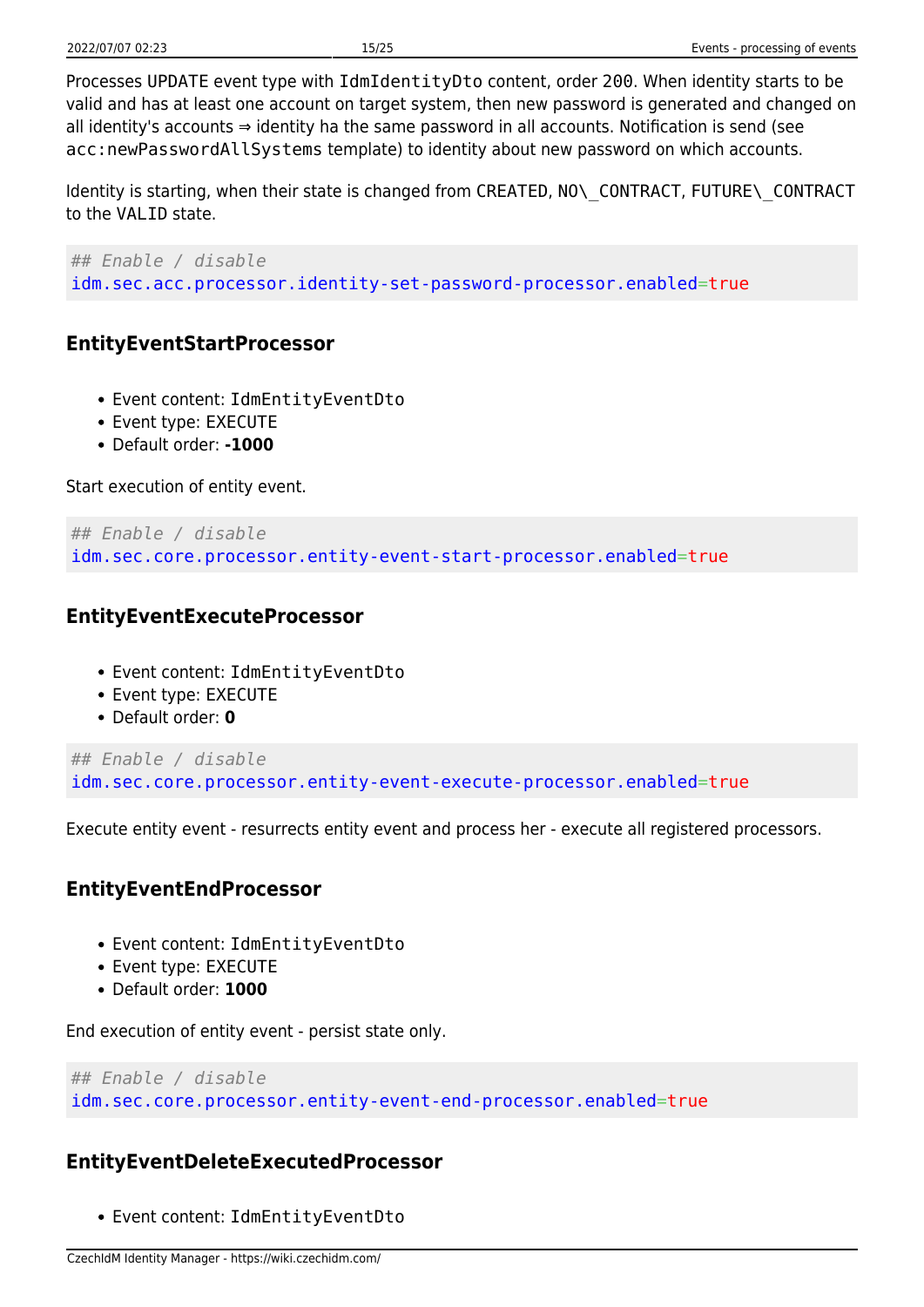- Event type: EXECUTE
- Default order: **5000**

Delete successfully executed entity events.

*## Enable / disable* idm.sec.core.processor.entity-event-delete-executed-processor.enabled=true

### **RoleCompositionAfterCreateProcessor**

@since 9.0.0

- Event content: IdmRoleCompositionDto
- Event type: NOTIFY
- Default order: **0**

Assign sub roles for currently assigned roles, after composition (business role) is created. Update role composition is not supported now - NOTIFY event is propagated, when composition is created only.

```
## Enable / disable
idm.sec.core.processor.core-role-composition-after-create-
processor.enabled=true
```
## **IdentityRoleAssignSubRolesProcessor**

@since 9.0.0

- Event content: IdmIdentityRoleDto
- Event type: NOTIFY
- Default order: **500**

Assign sub roles of currently assigned identity roles:

- assign direct sub roles only, works recursively
- prevents cycles (just for sure) adds processed roles into event property

```
## Enable / disable
idm.sec.core.processor.core-identity-role-assign-subroles-
processor.enabled=true
```
### **IdentityRoleDeleteAuthoritiesProcessor**

- Event content: IdmIdentityRoleDto
- Event type: DELETE
- Default order: **Integer.MAX\_VALUE**

Checks modifications in identity authorities after role removal and disable authentication tokens.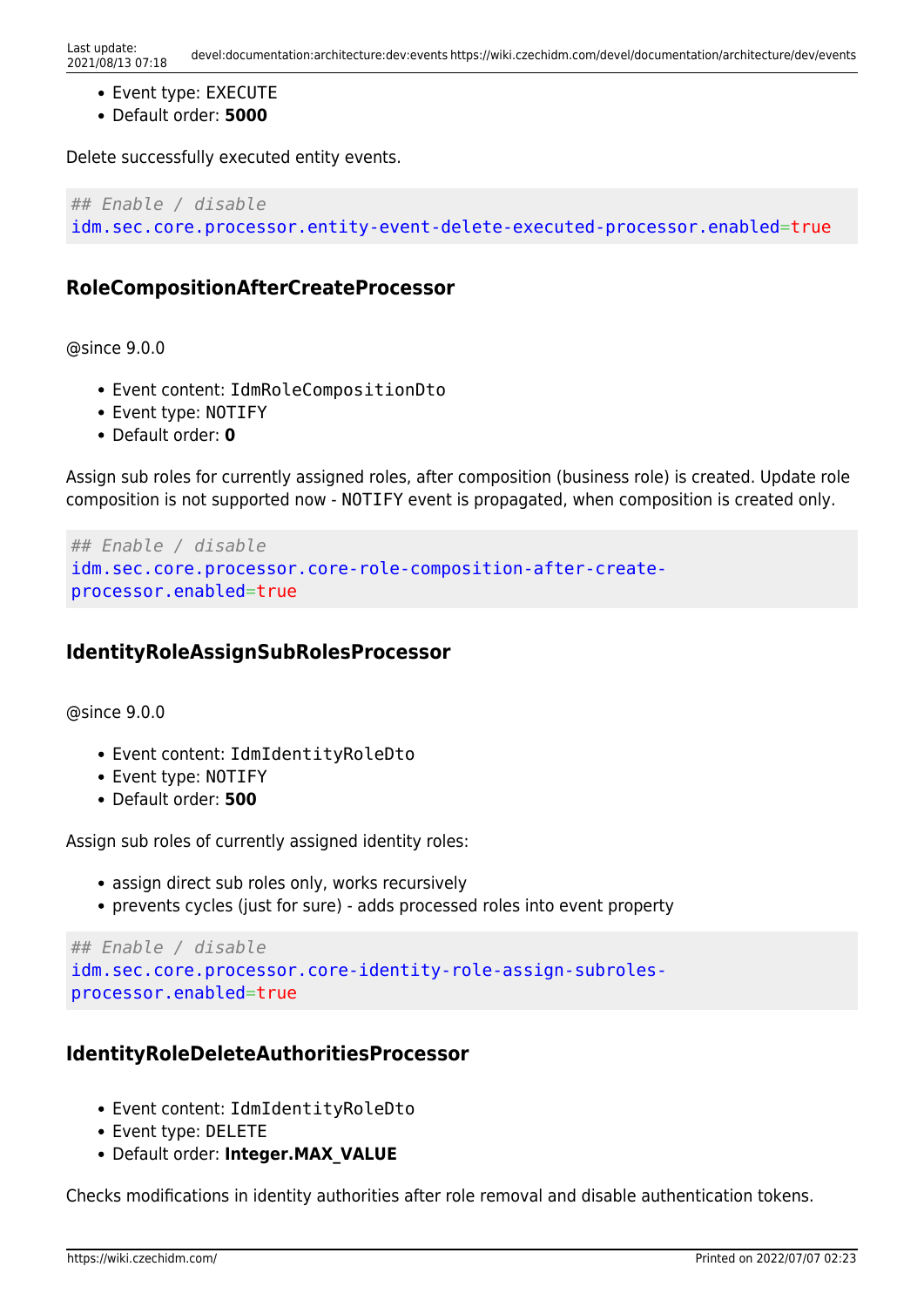```
## Enable / disable
idm.sec.core.processor.identity-role-delete-authorities-
processor.enabled=true
```
## **ContractPositionAutomaticRoleProcessor**

@since 9.1.0

- Event content: IdmContractPositionDto
- Event type: NOTIFY
- Default order: **500**

Automatic roles recount while contract position is created or updated.

```
## Enable / disable
idm.sec.core.processor.core-contract-position-automatic-role-
processor.enabled=true
```
## **FormableSaveProcessor**

@since 9.2.0

- Event content: FormableDto
- Event type: CREATE, UPDATE
- Default order: **50**

Persists formable entity's (owner's) prepared eav attribute values.

```
## Enable / disable
idm.sec.core.processor.core-formable-save-processor.enabled=true
```
## **FormInstanceSaveProcessor**

@since 9.2.0

- Event content: IdmFormInstanceDto
- Event type: UPDATE
- Default order: **0**

Persists form instance (eav attributes).

```
## Enable / disable
idm.sec.core.processor.core-form-instance-save-processor.enabled=true
```
## **RoleCodeEnvironmentProcessor**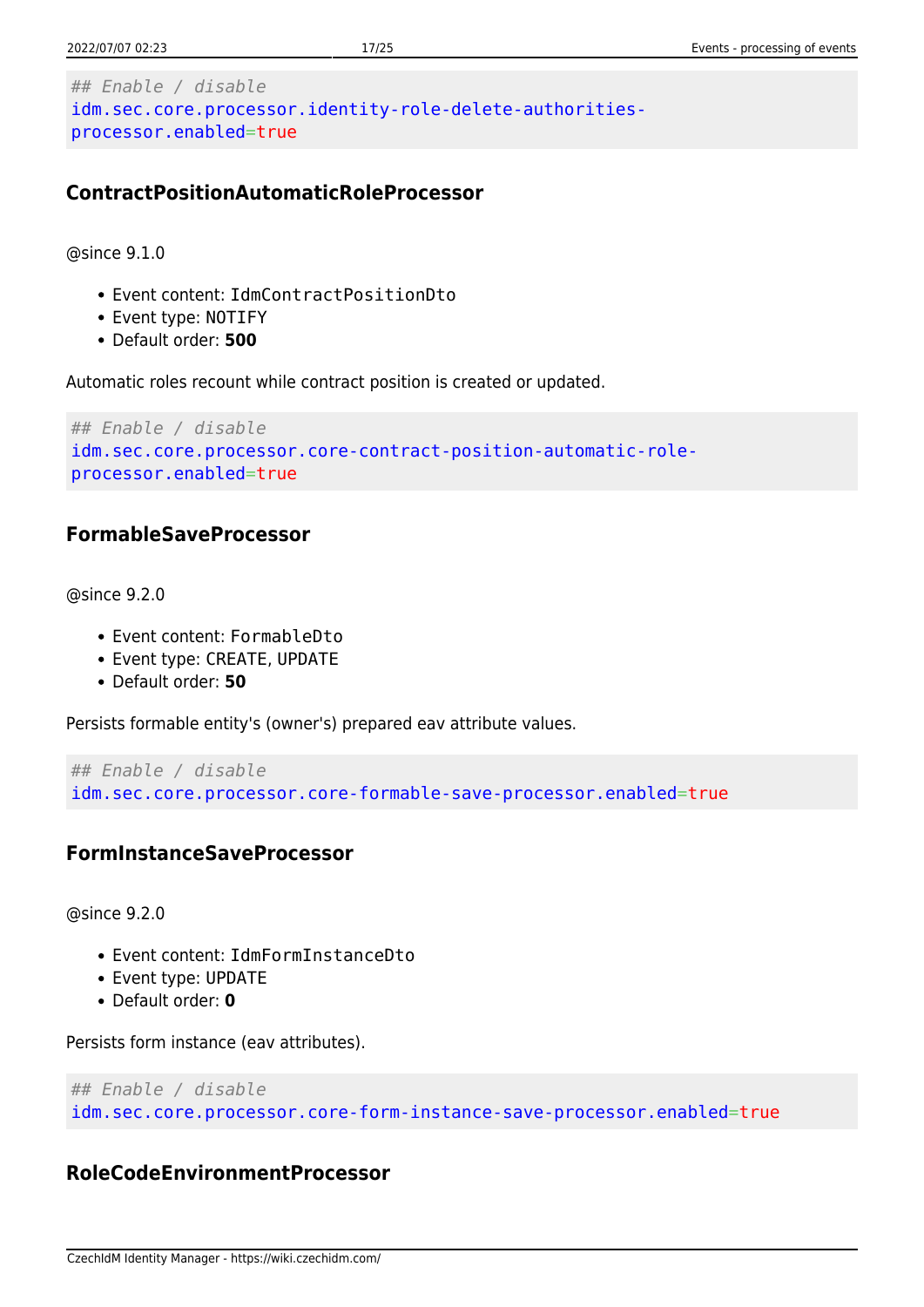#### @since 9.3.0

- Event content: IdmRoleDto
- Event type: CREATE, UPDATE
- Default order: **-100**

Appends environment into role code. Checks filled code, base code and environment.

*## Enable / disable* idm.sec.core.processor.core-role-code-environment-processor.enabled=true

### **Duplicate role processors**

#### **[Processors](https://wiki.czechidm.com/devel/documentation/roles/dev/duplicate-role#processors)**

Implemented processors in the product sorted by order of the processing:

#### **DuplicateRolePrepareProcessor**

@since 9.5.0

- Event content: IdmRoleDto
- Event type: DUPLICATE
- Default order: **-1000**

Prepares role's basic properties.



Register custom processor after this processor's order, if some role basic property has to be overriden (or filled by different business logic).

*## Enable / disable* idm.sec.core.processor.core-duplicate-role-prepare-processor.enabled=true

#### **DuplicateRoleSaveProcessor**

@since 9.5.0

- Event content: IdmRoleDto
- Event type: DUPLICATE
- Default order: **0**

Here is the role persisted into database.



Register custom processor after this processor's order, if some related entities has to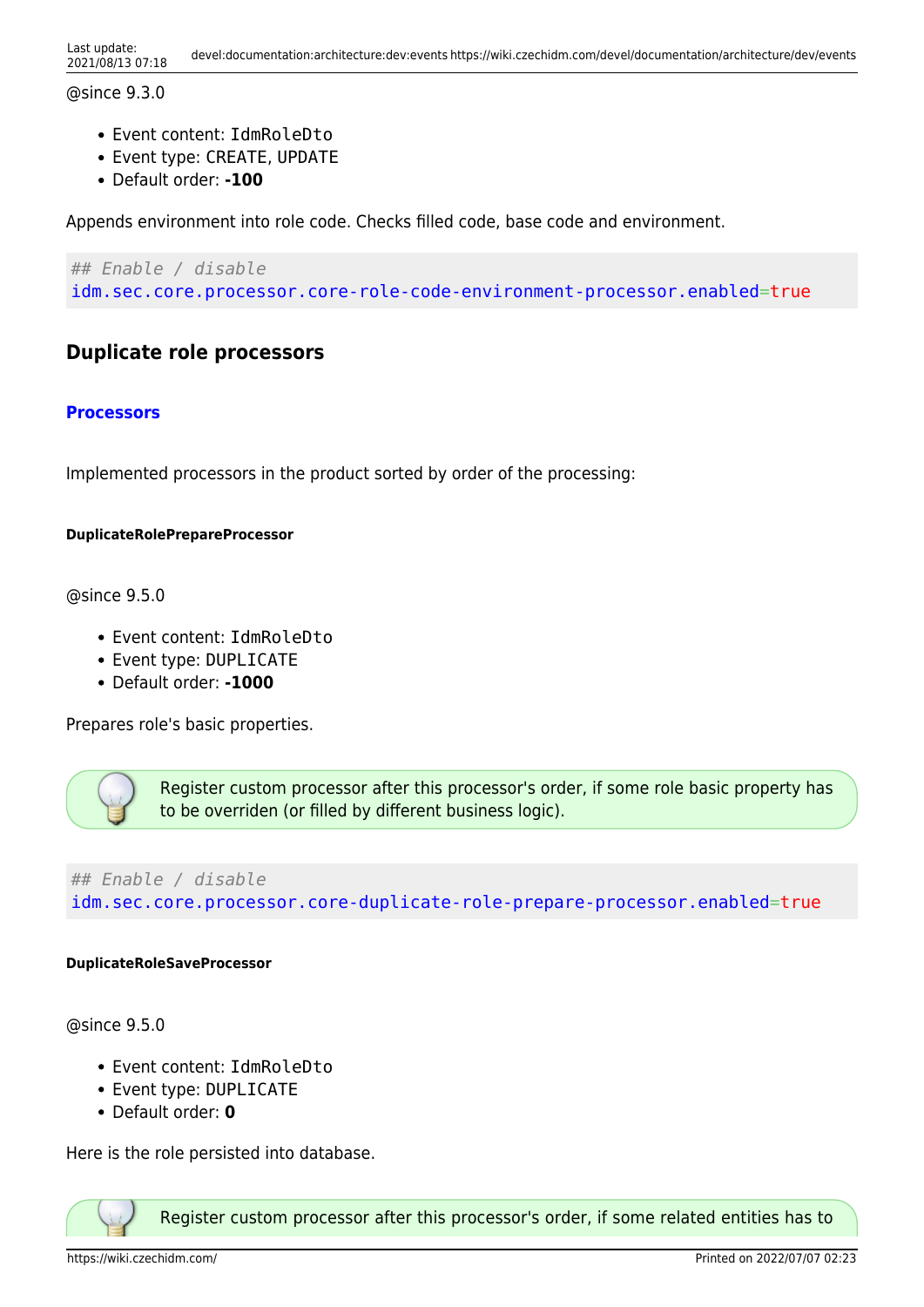

*## Enable / disable* idm.sec.core.processor.core-duplicate-role-save-processor.enabled=true

**DuplicateRoleFormAttributeProcessor**

@since 9.5.0

- Event content: IdmRoleDto
- Event type: DUPLICATE
- Default order: **50**

Duplicate role form attributes - parameters for the identity (~assigned) roles. Parameters are created for the target role or updated - extended attribute code is used for pairing.

Parameters provided to the bulk action form:

**Duplicate role form attributes** - if role form attributes will be duplicated.

Configuration properties:

```
## Enable / disable
idm.sec.core.processor.core-duplicate-role-form-attribute-
processor.enabled=true
```
#### **DuplicateRoleCompositionProcessor**

@since 9.5.0

- Event content: IdmRoleDto
- Event type: DUPLICATE
- Default order: **100**

Duplicate configured role composition (sub roles by business role definition) and duplicate sub roles recursively. If the same environment is selected, the only role composition is created - existing sub roles are used. If the different environment (~target environment) is used, then sub roles with the same environment as original are duplicated recursively into target environment.

Parameters provided to the bulk action form:

**Duplicate sub roles (by business role definition)** - if business role configuration will be duplicated (recursively).

Overidable methods (can be used for on the projects, e.g. example below):

duplicateRecursively - Returns true, when role should be cloned recursively - can be overriden, if some role hasn't be cloned recursively, if doesn't exist on the target environment before.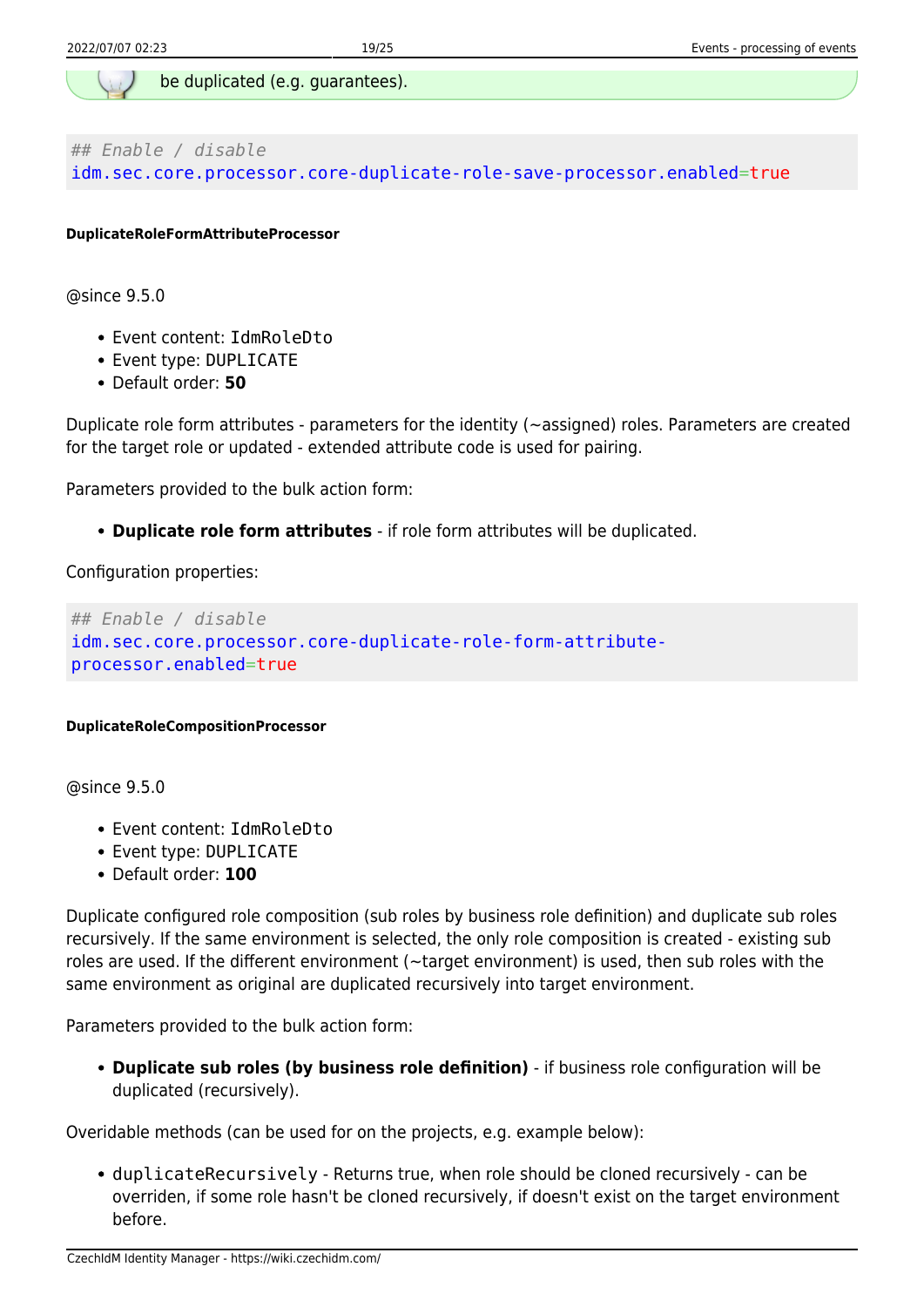• includeComposition - Returns true, when role composition should be included in the target role - can be overriden, if some role hasn't be cloned recursively, if doesn't have the same environment etc.

Configuration properties:

```
## Enable / disable
idm.sec.core.processor.core-duplicate-role-composition-
processor.enabled=true
```
#### **Custom processor example**

Core processor can be disabled and overriden by processor implemented in custom module, if behavior of the core processor has to be changed.

```
/**
  * Project specific processor for duplicate role composition.
  */
@Component(CustomDuplicateRoleCompositionProcessor.PROCESSOR_NAME)
@Description("Duplicate role - composition and recursion.")
public class CustomDuplicateRoleCompositionProcessor extends
DuplicateRoleCompositionProcessor {
     public static final String PROCESSOR_NAME = "custom-duplicate-role-
composition-processor";
     @Override
     public String getName() {
         return PROCESSOR_NAME;
     }
     /**
      * Returns true, when role should be cloned recursively
      * - it's not cloned, if application sub role doesn't exist on the
target environment before.
 *
      * @param event processed event
      * @param originalSubRole original sub role
      * @param targetSubRole duplicate sub role. {@code null} if target role
has to be created.
      * @return
      */
     @Override
     public boolean duplicateRecursively(EntityEvent<IdmRoleDto> event,
IdmRoleDto originalSubRole, IdmRoleDto targetSubRole) {
          return (targetSubRole != null && targetSubRole.getId() != null) ||
originalSubRole.getChildrenCount() > 0;
     }
```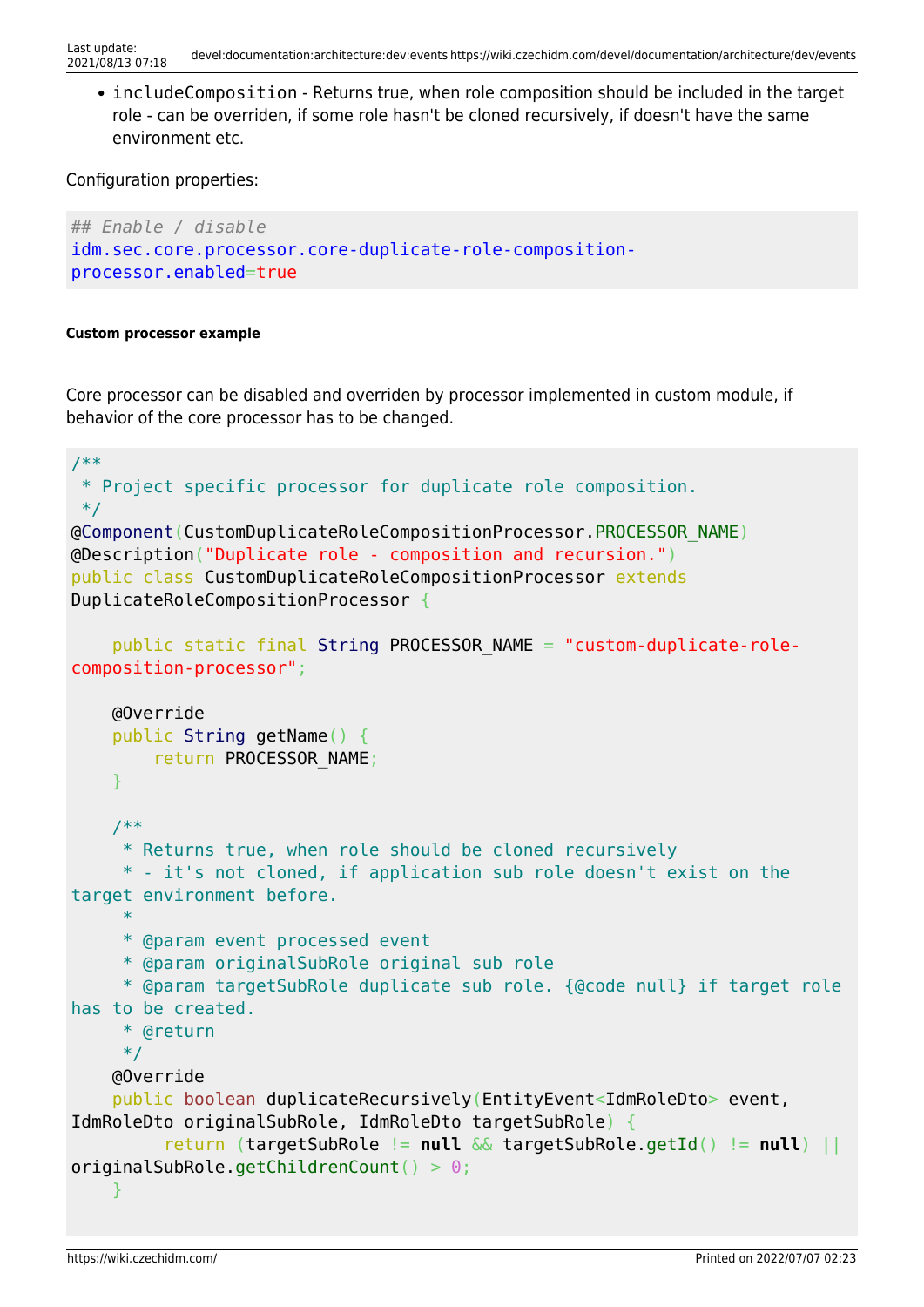```
 /**
      * Returns true, when role composition should be included in the target
role
      * - it's not included, when sub role doesn't have the same environment
 *
      * @param event processed event
      * @param composition source composition
      * @return
      */
     @Override
     public boolean includeComposition(EntityEvent<IdmRoleDto> event,
IdmRoleCompositionDto composition) {
          IdmRoleDto subRole = DtoUtils.getEmbedded(composition,
IdmRoleComposition_.sub);
          //
          return Objects.equals(event.getOriginalSource().getEnvironment(),
subRole.getEnvironment());
     }
}
```
#### **DuplicateRoleAutomaticByTreeProcessor**

@since 9.5.0

- Event content: IdmRoleDto
- Event type: DUPLICATE
- Default order: **200**

Duplicate configured automatic roles by tree structure. Automatic roles are duplicated recursively, if composition is duplicated recursively (see DuplicateRoleCompositionProcessor above).

Parameters provided to the bulk action form:

**Duplicate automatic roles** - if automatic roles will be duplicated (both by tree structure and attribute).

Configuration properties:

```
## Enable / disable
idm.sec.core.processor.core-duplicate-role-automatic-by-tree-
processor.enabled=true
```
**DuplicateRoleAutomaticByAttributeProcessor**

@since 9.5.0

- Event content: IdmRoleDto
- Event type: DUPLICATE
- Default order: **300**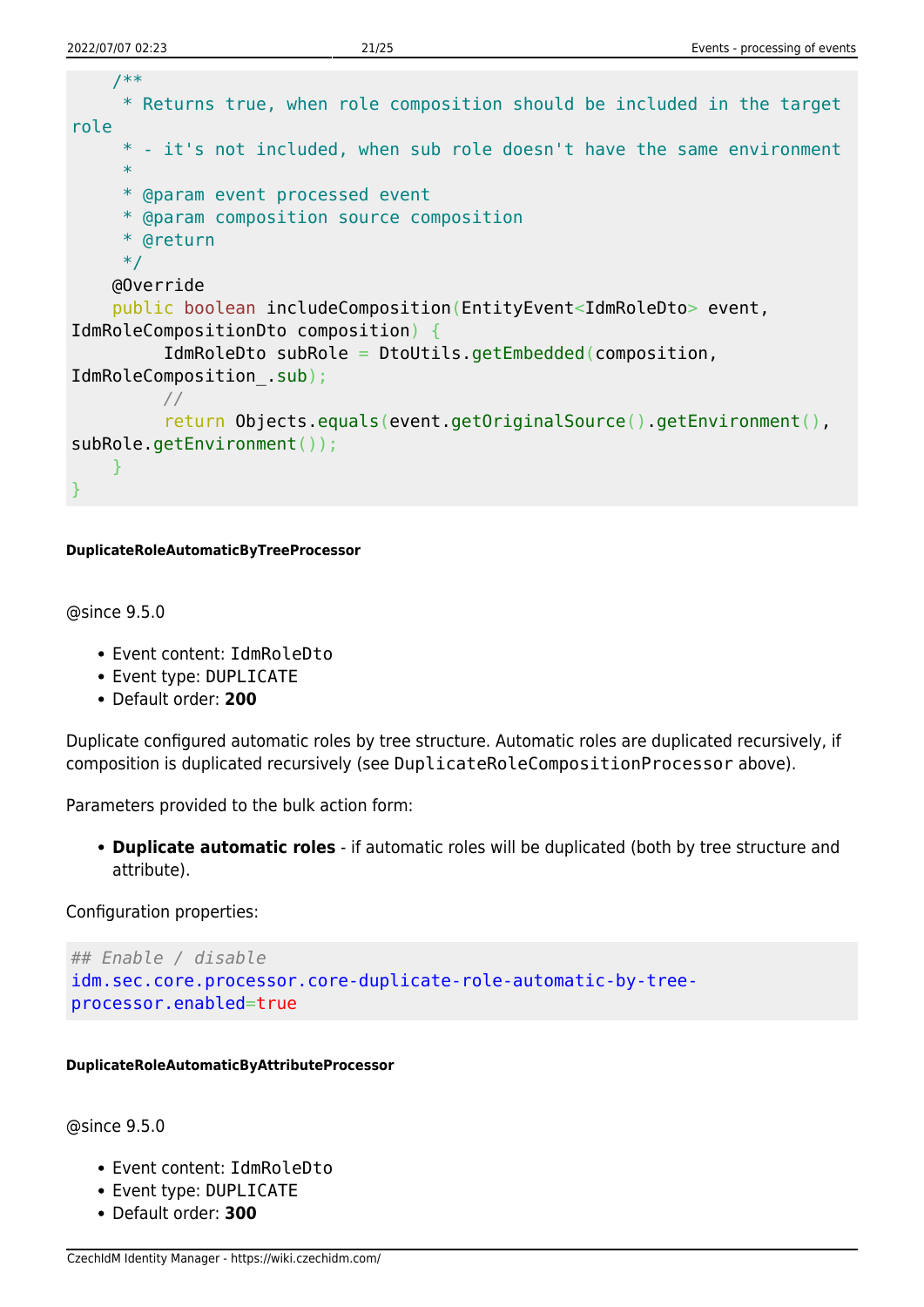Duplicate configured automatic roles by attribute. Automatic roles are duplicated recursively, if composition is duplicated recursively (see DuplicateRoleCompositionProcessor above).

Parameters provided to the bulk action form:

**Duplicate automatic roles** - if automatic roles will be duplicated (both by tree structure and attribute).

Configuration properties:

```
## Enable / disable
idm.sec.core.processor.core-duplicate-role-automatic-by-attribute-
processor.enabled=true
```
2019/03/15 11:47 · tomiskar

# **Example**

## **Synchronous processor**

If we want to get hooked after updating the identity, we should implement a processor to the event type IdentityEventType.UPDATE with an order number higher than **0**:

```
@Enabled(ExampleModuleDescriptor.MODULE_ID)
@Component("exampleLogIdentityUpdateSyncProcessor")
@Description("Logs after identity is updated")
public class LogIdentityUpdateSyncProcessor
         extends CoreEventProcessor<IdmIdentityDto>
         implements IdentityProcessor {
     /**
      * Processor's identifier - has to be unique by module
      */
     public static final String PROCESSOR_NAME = "log-identity-update-sync-
processor";
     private static final org.slf4j.Logger LOG = org.slf4j.LoggerFactory
             .getLogger(LogIdentityUpdateSyncProcessor.class);
     public LogIdentityUpdateSyncProcessor() {
         // processing identity UPDATE event only
         super(IdentityEventType.UPDATE);
     }
     @Override
     public String getName() {
         // processor's identifier - has to be unique by module
         return PROCESSOR_NAME;
     }
```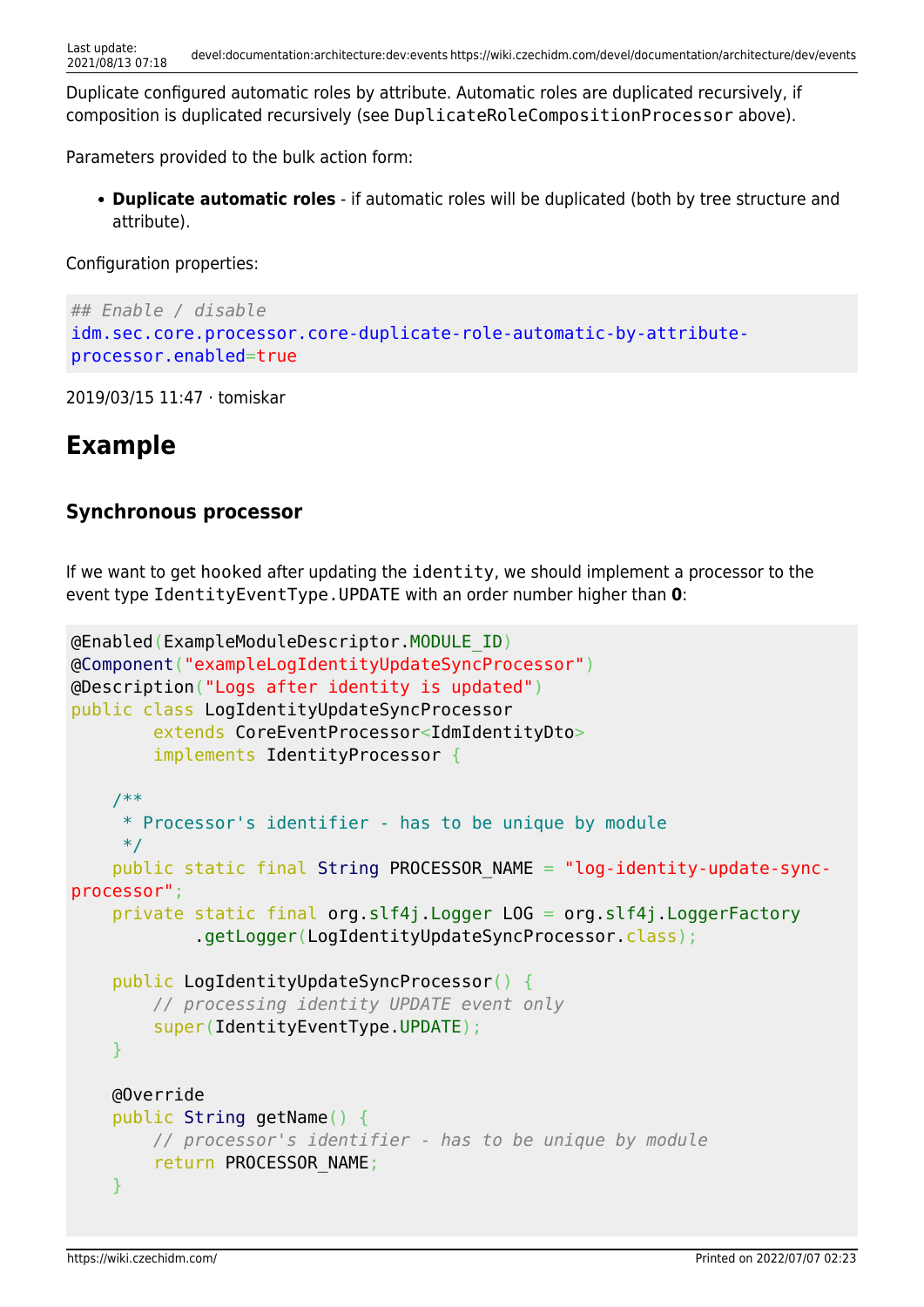```
 @Override
     public EventResult<IdmIdentityDto> process(EntityEvent<IdmIdentityDto>
event) {
         // event content - identity
         IdmIdentityDto updateddIdentity = event.getContent();
         // log
        LOG.info("Identity [{}, {}] was updated.",
updateddIdentity.getUsername(), updateddIdentity.getId());
         // result
         return new DefaultEventResult<>(event, this);
     }
     @Override
     public int getOrder() {
         // right after identity update
         return CoreEvent.DEFAULT_ORDER + 1;
     }
}
```
### **Asynchronous processor**

If we want to implement the same feature as above but asynchronously, we can process asynchronous IdentityEventType.NOTIFY instead IdentityEventType.UPDATE. When we need to change synchronous processors to asynchronous, we can simply change processed event type and add some condition, when only some original event types has to be processed ⇒ asynchronous NOTIFY event type is published for CREATE, UPDATE and EAV SAVE event types.

```
@Enabled(ExampleModuleDescriptor.MODULE_ID)
@Component("exampleLogIdentityUpdateAsyncProcessor")
@Description("Logs after identity is updated")
public class LogIdentityUpdateAsyncProcessor
         extends CoreEventProcessor<IdmIdentityDto>
         implements IdentityProcessor {
     /**
      * Processor's identifier - has to be unique by module
      */
     public static final String PROCESSOR_NAME = "log-identity-update-async-
processor";
     private static final org.slf4j.Logger LOG = org.slf4j.LoggerFactory
             .getLogger(LogIdentityUpdateAsyncProcessor.class);
     public LogIdentityUpdateAsyncProcessor() {
         // processing identity NOTIFY event only
         super(IdentityEventType.NOTIFY);
     }
     @Override
     public boolean conditional(EntityEvent<IdmIdentityDto> event) {
         // we want to process original UPDATE event only
```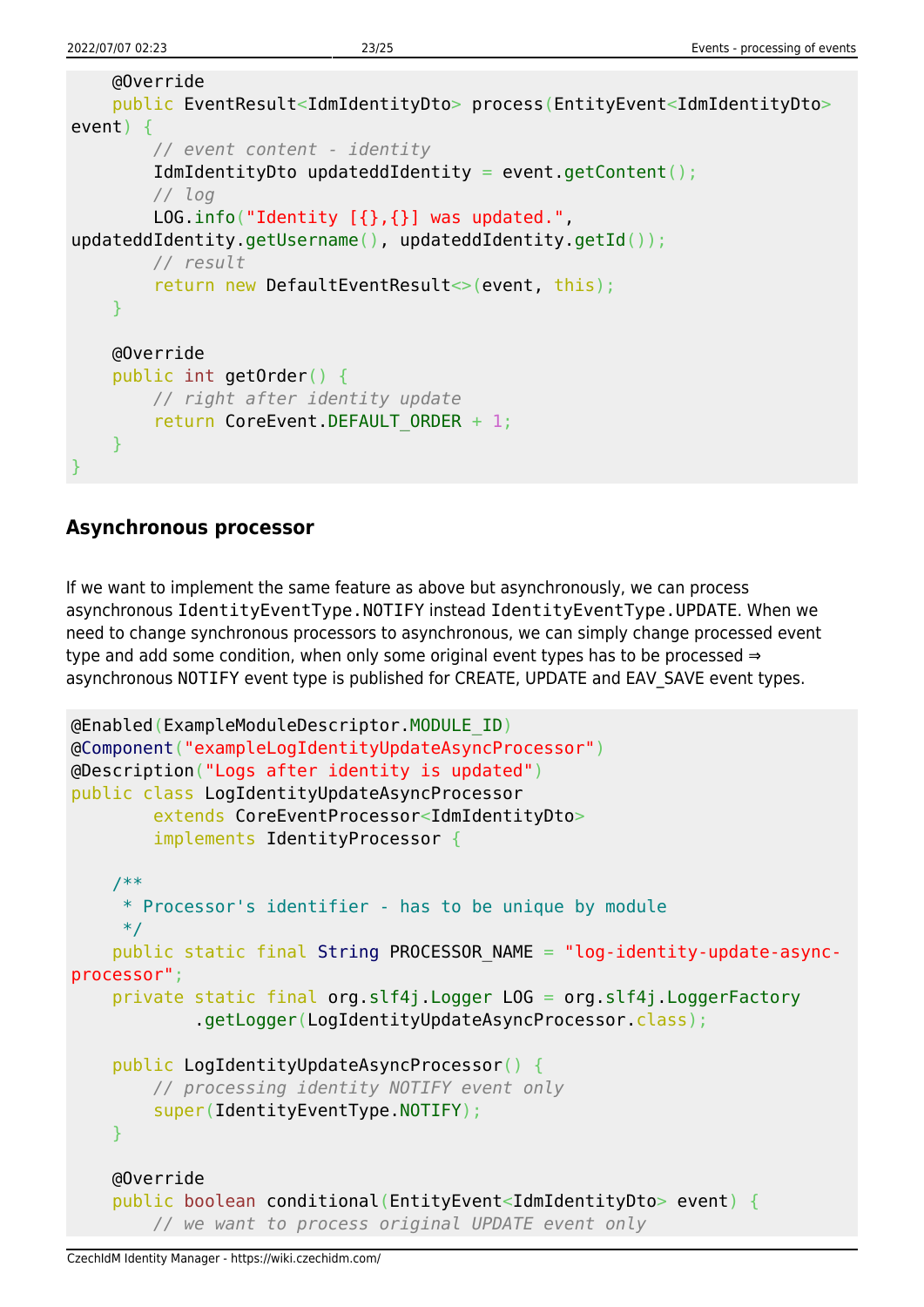```
Last update:<br>2021/08/13 07:18
            2021/08/13 07:18 devel:documentation:architecture:dev:events https://wiki.czechidm.com/devel/documentation/architecture/dev/events
          // async NOTIFY event is published for CREATE, UPDATE, EAV_SAVE
event types
          return super.conditional(event)
                   &&
IdentityEventType.UPDATE.name().equals(event.getProperties().get(EntityEvent
Manager.EVENT_PROPERTY_PARENT_EVENT_TYPE));
      }
     @Override
     public String getName() {
          // processor's identifier - has to be unique by module
          return PROCESSOR_NAME;
      }
     @Override
     public EventResult<IdmIdentityDto> process(EntityEvent<IdmIdentityDto>
event) {
          // event content - identity
          IdmIdentityDto updateddIdentity = event.getContent();
          // log
         LOG.info("Identity [{}, {}] was updated.",
updateddIdentity.getUsername(), updateddIdentity.getId());
          // result
          return new DefaultEventResult<>(event, this);
      }
     @Override
      public int getOrder() {
          // notify event has their own process line - we can use default
order
          return CoreEvent.DEFAULT_ORDER;
      }
}
```
# **Future development**

- Skip duplicate event in "the bigger window".
- Support to persist confidential event properties.
- Support retry failed events
- Create FE component with entity state
- Notification about failed events (or report)
- Automatic role event doesn't propagate parent event id ⇒ processed by LRT.